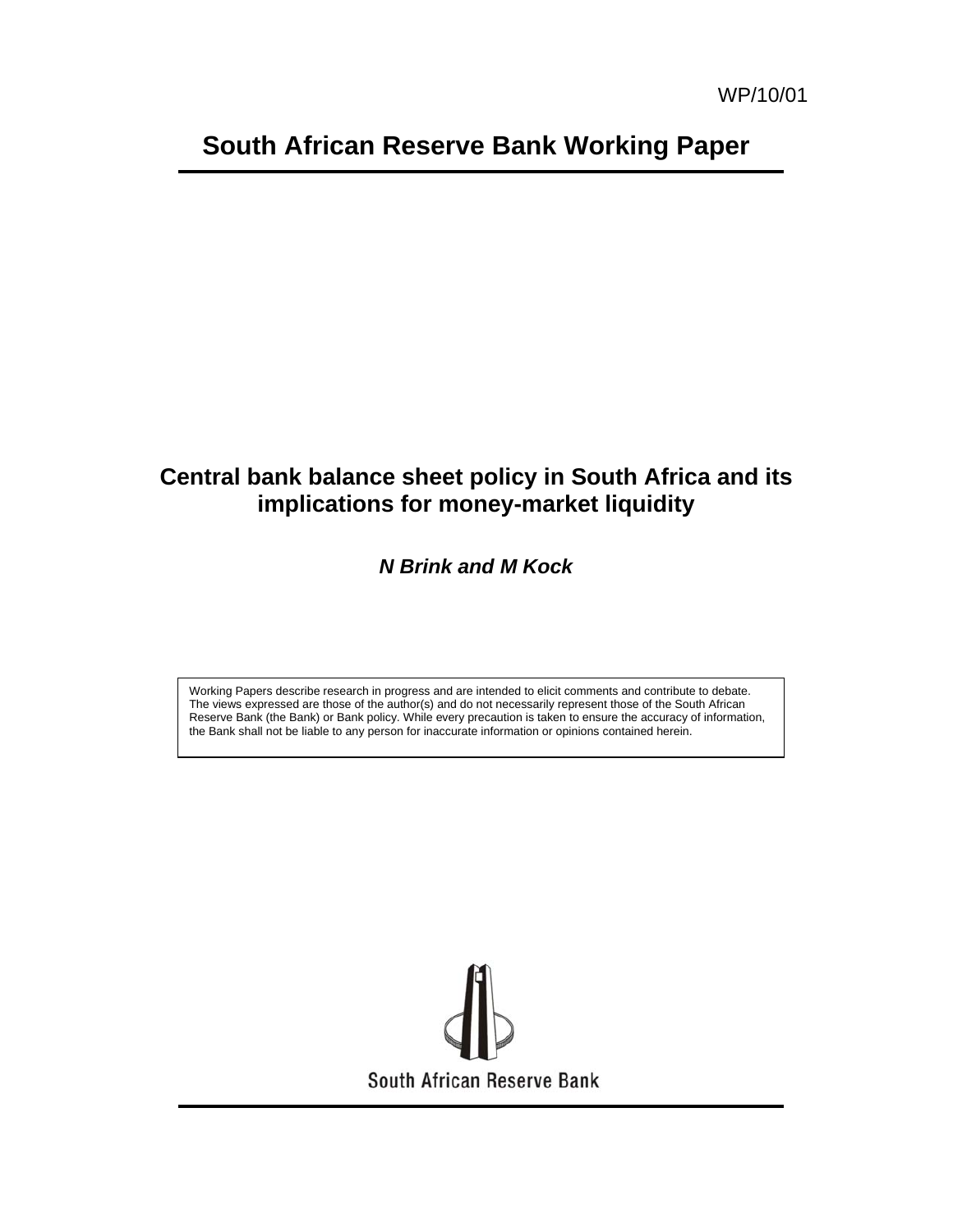## **South African Reserve Bank Working Paper**

Research and Financial Stability Departments

## **Central bank balance sheet policy in South Africa and its implications for money-market liquidity**

Prepared by N Brink and M Kock  $1$ 

Authorised for external distribution by Mr B Kahn

December 2009

#### **Abstract**

From the introduction of the repurchase-based refinancing system in March 1998, the size of the balance sheet of the South African Reserve Bank (SARB) has increased almost eight times. This balance sheet growth was accompanied by fundamental changes in the structure of assets and liabilities, resulting mainly from the closing out of the oversold forward foreign exchange book of the SARB until 2004, and the accumulation of foreign exchange reserves thereafter.

This paper analyses the impact of the management of the balance sheet of the South African Reserve Bank (SARB) on money-market liquidity conditions in the banking sector. It also discusses a number of implications of trends in the SARB's balance sheet policy, namely the shrinking money-market shortage in real and relative terms, the cost and effectiveness of monetary policy operations, the cost of reserves accumulation, balance sheet implications of alternative funding structures and financial stability considerations relating to the SARB's balance sheet policy.

JEL classification: E52

 $\overline{a}$ 

Keywords: Money-market liquidity, refinancing, monetary operations, monetary aggregates, credit aggregates, balance sheet, central bank, liquidity management, net foreign assets.

Corresponding authors' e-mail addresses: Michael.Kock@resbank.co.za and Nicola.Brink@resbank.co.za

 $1$  The authors hereby thank Mr C Hugo and Mr H Anderson for their assistance.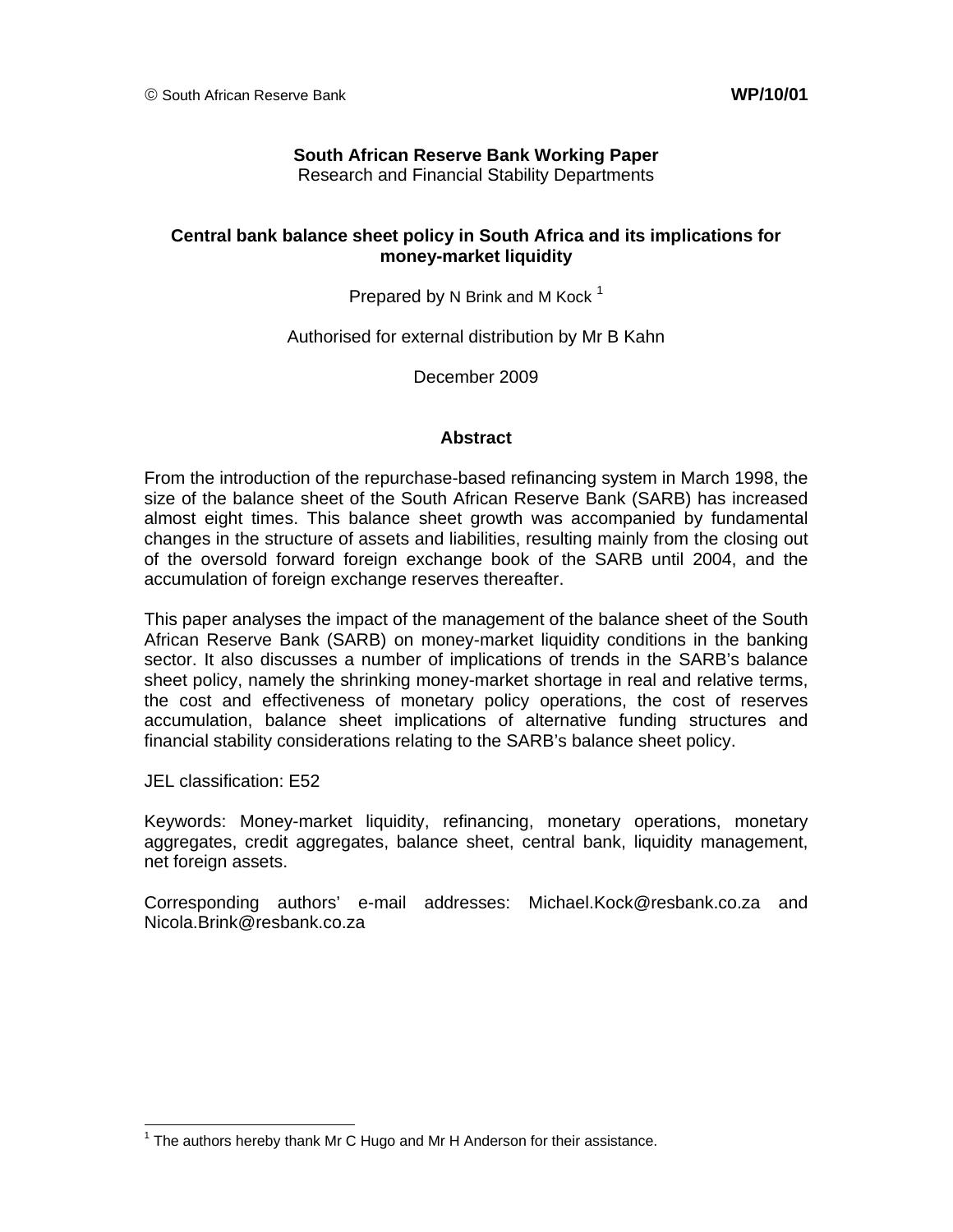## **Table of Contents**

| 1 |     |                                                                              |  |
|---|-----|------------------------------------------------------------------------------|--|
| 2 |     |                                                                              |  |
|   | 2.1 |                                                                              |  |
|   | 2.2 |                                                                              |  |
|   | 2.3 |                                                                              |  |
|   | 2.4 |                                                                              |  |
| 3 |     |                                                                              |  |
|   | 3.1 |                                                                              |  |
|   | 3.2 |                                                                              |  |
|   | 3.3 |                                                                              |  |
|   | 3.4 |                                                                              |  |
| 4 |     | The linkages between the balance sheets of the SARB and the banking sector14 |  |
|   | 4.1 |                                                                              |  |
|   | 4.2 |                                                                              |  |
|   | 4.3 | The expansion of credit and money in the monetary sector 17                  |  |
|   |     | 4.3.1                                                                        |  |
|   |     | 4.3.2                                                                        |  |
|   |     | 4.3.3                                                                        |  |
| 5 |     | Some considerations relating to the SARB's balance sheet policy22            |  |
|   | 5.1 |                                                                              |  |
|   | 5.2 |                                                                              |  |
|   | 5.3 |                                                                              |  |
|   | 5.4 |                                                                              |  |
|   | 5.5 | Central bank balance sheet policy from a financial stability perspective 29  |  |
| 6 |     |                                                                              |  |
|   |     |                                                                              |  |

## **List of Figures**

| Figure 1  |                                                                           |     |
|-----------|---------------------------------------------------------------------------|-----|
| Figure 2  |                                                                           |     |
| Figure 3  |                                                                           |     |
| Figure 4  | The relative contribution of groups of liquidity-management liabilities12 |     |
| Figure 5  |                                                                           |     |
| Figure 6  |                                                                           |     |
| Figure 7  |                                                                           |     |
| Figure 8  |                                                                           |     |
| Figure 9  |                                                                           |     |
| Figure 10 |                                                                           | .20 |
| Figure 11 | The relationship between the monetary base and money supply aggregates20  |     |
| Figure 12 |                                                                           |     |
| Figure 13 | Interaction between central bank and banking sector balance sheets 21     |     |
| Figure 14 |                                                                           |     |
| Figure 15 |                                                                           |     |
| Figure 16 |                                                                           |     |
| Figure 17 |                                                                           |     |
| Figure 18 |                                                                           |     |
| Figure 19 |                                                                           |     |
|           |                                                                           |     |

## **List of Tables**

|         | Table 1 Rules of thumb interpretation of changes in central bank assets and liabilities7 |  |
|---------|------------------------------------------------------------------------------------------|--|
|         | Table 2 Structural changes in the SARB's balance sheet: 1998 to 2009  14                 |  |
| Table 3 |                                                                                          |  |
| Table 4 |                                                                                          |  |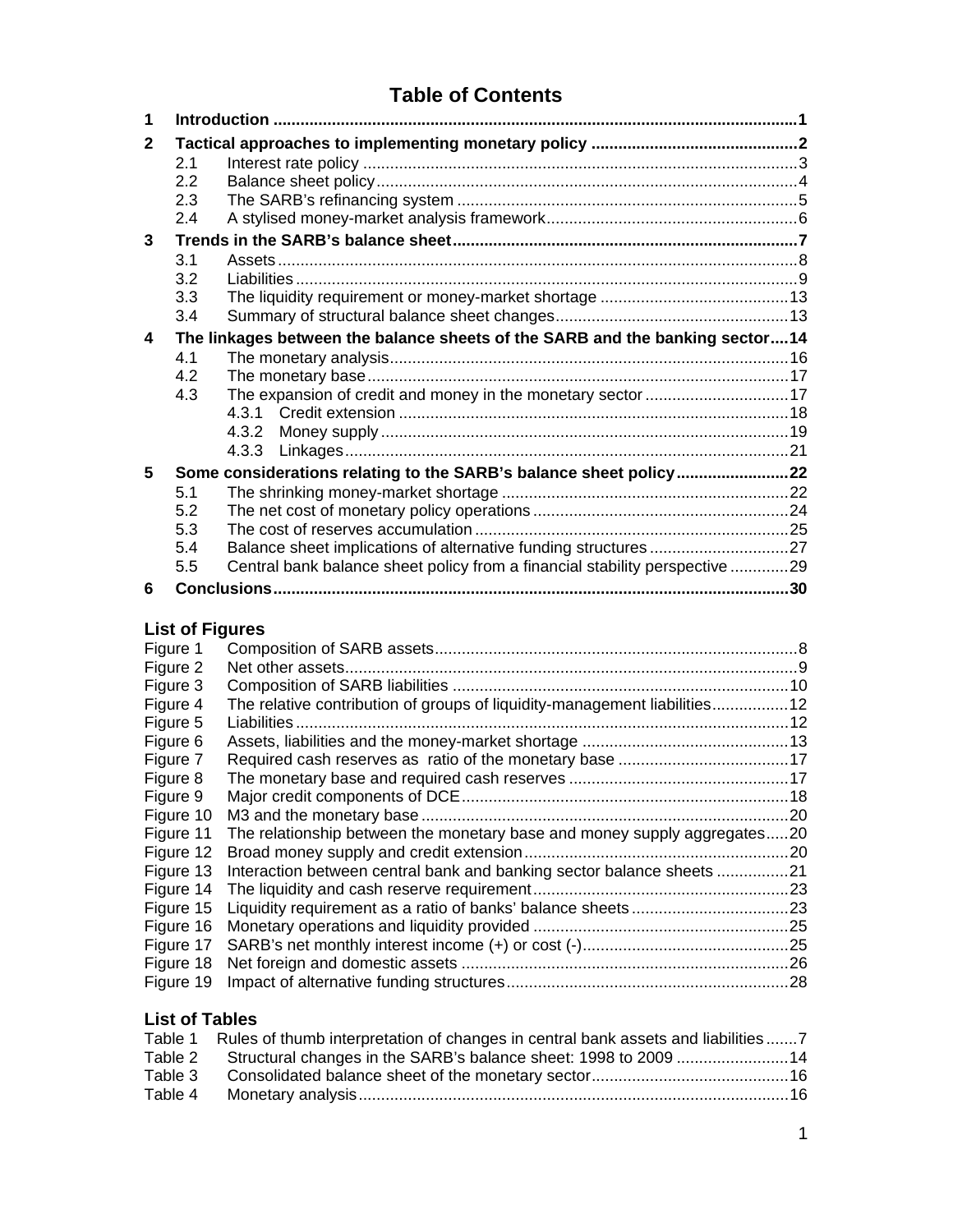#### 1 **Introduction**

From the introduction of the repurchase-based refinancing system in March 1998, the size of the balance sheet of the South African Reserve Bank (SARB) has increased almost eight times. This balance sheet growth was accompanied by fundamental changes in the structure of assets and liabilities, resulting mainly from the closing out of the oversold forward foreign exchange book of the SARB until 2004, and the accumulation of foreign exchange reserves thereafter.

This paper analyses the impact of the management of the balance sheet of the South African Reserve Bank (SARB) on money-market liquidity conditions in the banking sector. The SARB has a monopolistic influence on money-market liquidity through transactions that it conducts with domestic banks. While the repurchase rate (repo) is regarded as the SARB's key interest rate policy instrument, there are also some policy implications inherent in its market operations, as reflected in changes on its balance sheet. The ultimate purpose of these analyses is to contribute to a better understanding of the broader implications of the SARB's operations on moneymarket liquidity conditions in the banking system and, ultimately, the economy.

Interventions by central banks during the global financial crisis that started in 2007 have re-confirmed the role of liquidity management as an active policy instrument. Borio (2009) states that, prior to the crisis, the major central banks have concentrated on their policy rate as primary monetary policy instrument, and liquidity management played a pure technical and supportive role. A focus on the management of moneymarket liquidity as a policy instrument re-emerged with the introduction of a number of interventions aimed at directly influencing liquidity conditions in the money market what he refers to as central bank "balance sheet policies". As the financial crisis rendered interest rates ineffective in various advanced economies, their central banks reverted back to their ability to influence liquidity conditions as a key policy instrument. The Bank of England was one of the most explicit central banks in this regard, making the amount of liquidity that it injects in to money market (or the amount of 'quantitative easing") an separate voting issue in meetings of its Monetary Policy Committee (MPC) (Brink & Kock, 2009).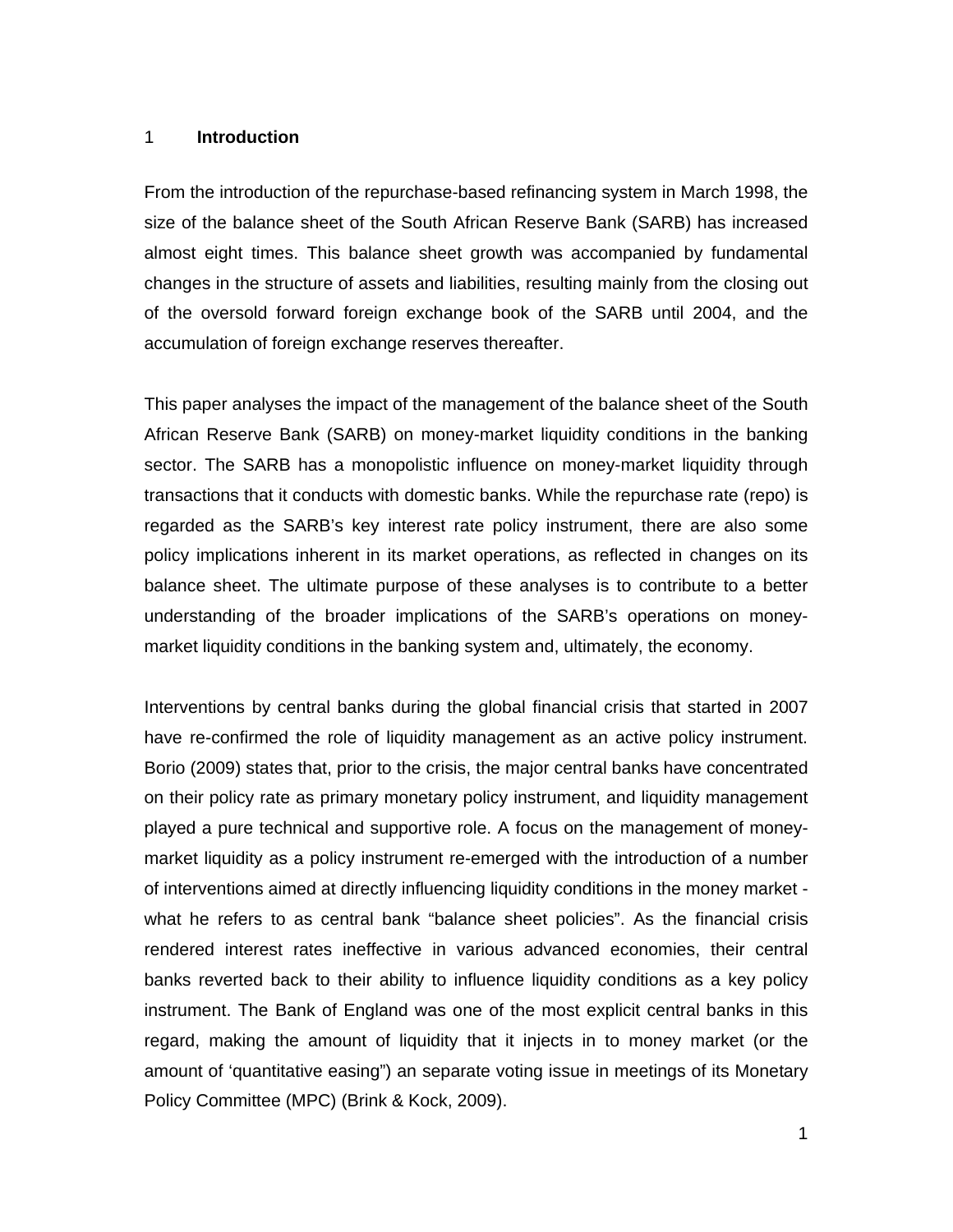The SARB applies an interest rate policy and regards the repo rate as its key policy instrument. In terms of its current approach, liquidity management is not treated as a policy instrument in monetary policy implementation, but is aimed at maintaining a liquidity shortage in the money market through which to make the repo rate effective. It does not strategically target a specific balance sheet size or structure. This paper argues that liquidity management as encapsulated in balance sheet policy by the SARB also has a direct impact on broader money-market liquidity, credit growth and money supply, and as such should be recognized and applied as complimentary to interest rate policy as part of the monetary policy implementation framework.

The paper is structured as follows. Section 2 provides background on the tactical approaches of central banks in implementing monetary policy, followed by an overview of the SARB's operational refinancing framework and the main drivers on money-market liquidity from the perspective of the SARB's balance sheet. Section 3 analyses the trends in the SARB's balance sheet since the introduction of the repurchase-based refinancing system in 1998. Section 4 describes the concepts and analyses the monetary and credit identities and aggregates that theoretically link the monetary authority's balance sheet to those of private sector banks. Section 5 highlights a number of possible implications of changes in the size and composition of the SARB's balance sheet. Section 6 contains possible alternatives that could be considered, and a summary of the most important conclusions.

#### 2 **Tactical approaches to implementing monetary policy**

Central banks can choose between different tactical approaches to implement monetary policy in order to achieve strategic objectives. Their policy instruments can be divided into two broad categories, namely interest rate policy and balance sheet (or liquidity management) policy (Borio, 2009). This section highlights the mainstream generic tactical strategic approaches in terms of refinancing systems, followed by an overview of the operational refinancing framework as applied by the SARB.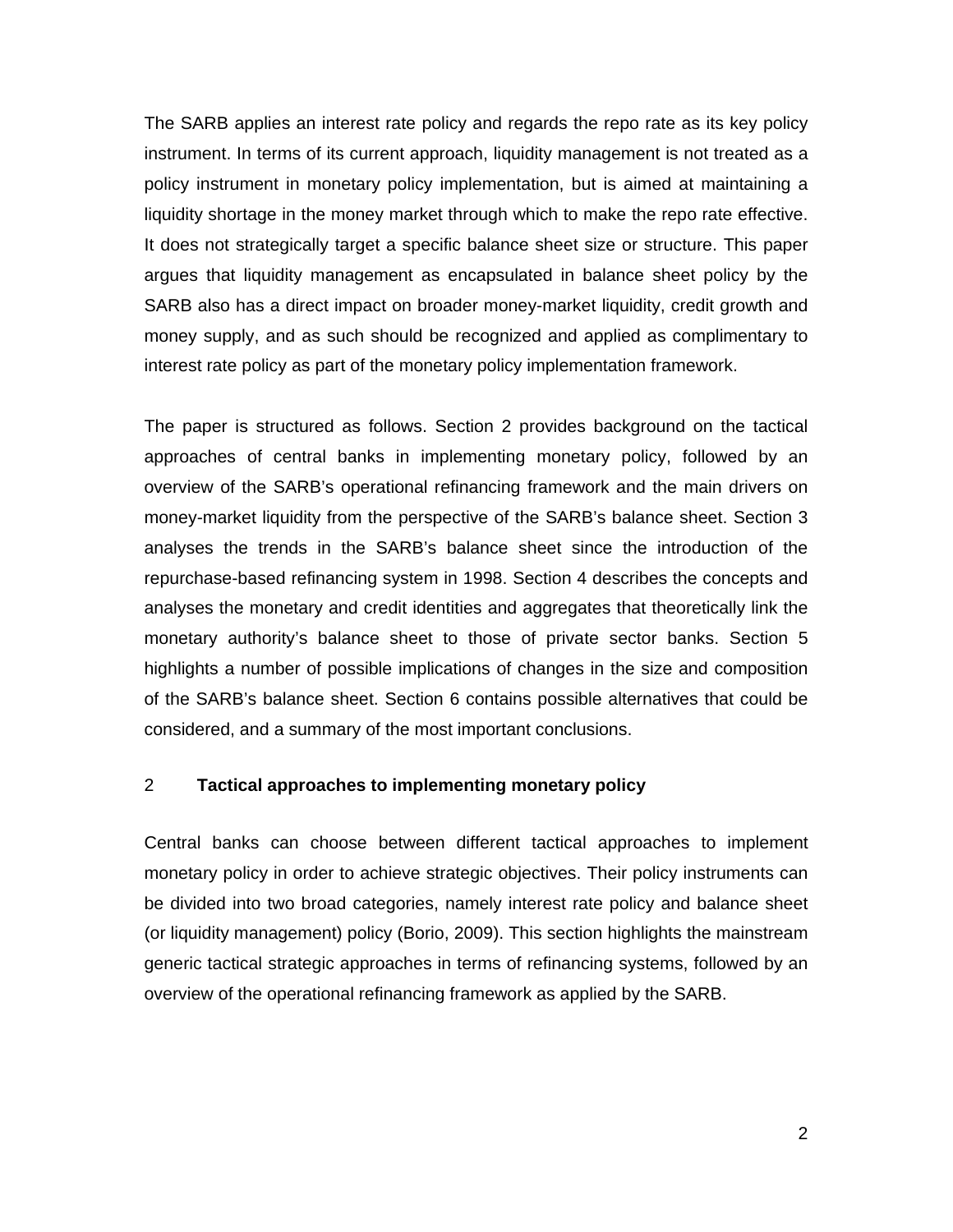### 2.1 **Interest rate policy**

At a strategic tactical level, the implementation of monetary policy involves processes and procedures followed to give effect to the central bank's policy interest rate, i.e. to ensure that whenever the policy interest rate is changed (increase or decrease), short-term market interest rates also change accordingly.

Central banks in industrial countries and most emerging-market countries implement monetary policy through market-oriented financial instruments aimed at influencing short-term interest rates as operational targets. Central banks do so largely by assessing the conditions that will result in a balance between the supply and demand for bank reserves<sup>1</sup> in the money market. This requires the absorption or neutralisation of any imbalances in the supply and demand of bank reserves, and is generally achieved through one of two main generic strategic approaches.

The policy rate of a central bank can either be a targeted market rate or the rate that the central bank charges. In the first case, the central bank determines a target level for the overnight interest rate at which major financial institutions borrow and lend one-day (or overnight) funds among themselves. In order to ensure that the interbank interest rate is close to the target level or within the target band, a central bank can intervene during the day to influence the supply of and demand for bank reserves, and also apply penalty deposit and lending interest rates on end-of-day balances. Different variations of this strategy are followed in most of the advanced economies. Such a system, among other things, requires a well-functioning, liquid and competitive inter-bank market.

In the second case, the policy interest rate is the interest rate charged by the central bank on overnight lending facilities provided to private sector banks<sup>2</sup>. The central bank creates a shortage of bank reserves<sup>3</sup> in the money market through levying a cash reserve requirement and draining liquidity through open-market operations, and

l

<sup>1</sup> Bank reserves are the private banking sector's deposits with the central bank which are held for statutory compliance (i.e. statutory cash reserves) or operational reasons (working balances to facilitate inter-bank settlement in the form of excess cash reserves or current account balances).

 $2$  Countries follow different procedures within this approach, for example collateralised loans or loans under repurchase agreements, as well as various maturities.

<sup>&</sup>lt;sup>3</sup> In South Africa bank reserves do not earn any interest.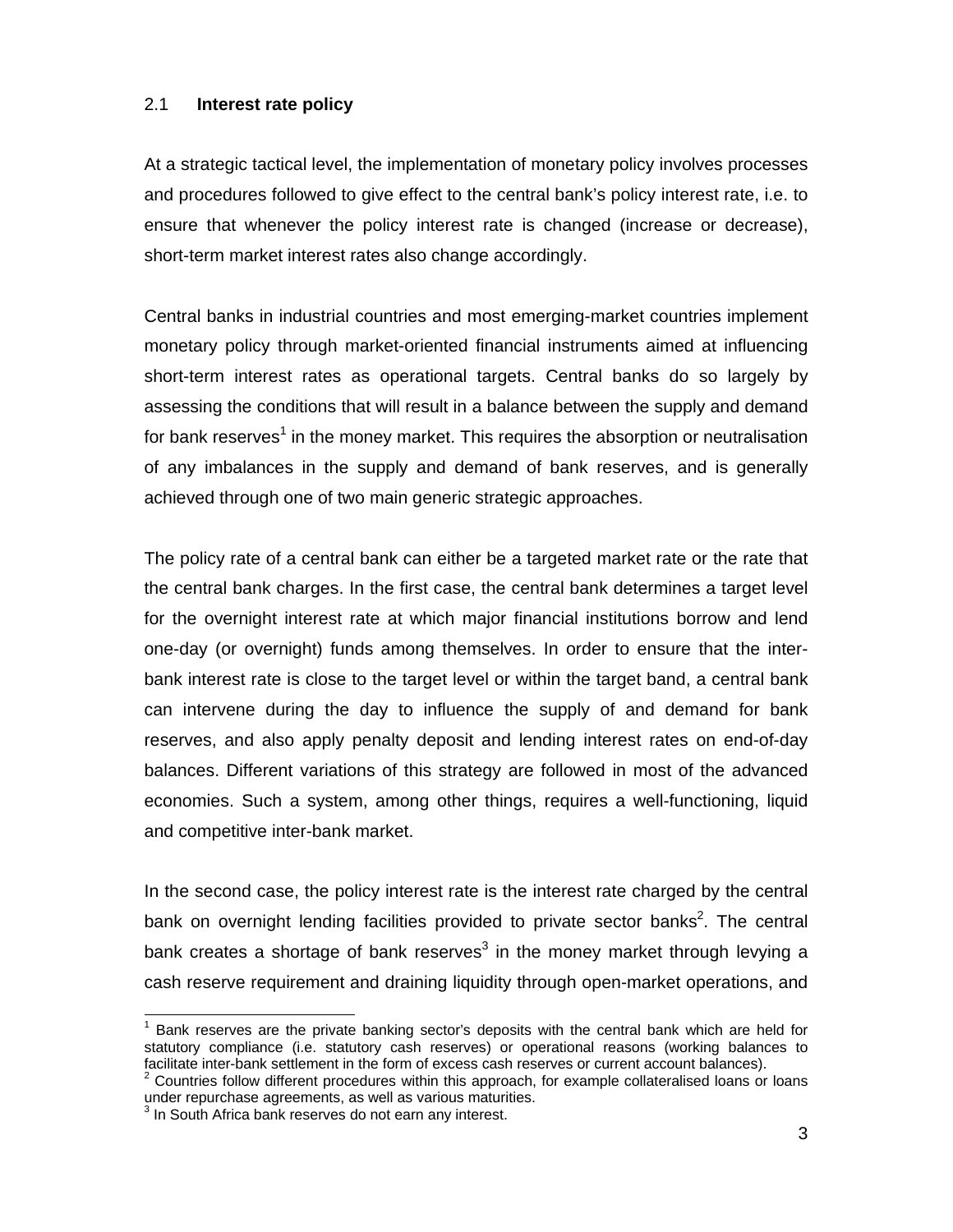then refinances the shortage by lending funds to banks at its policy interest rate, i.e. providing liquidity or accommodation. Private sector banks normally charge borrowers lending rates in excess of the policy rate paid to the central bank. This approach is followed by the SARB.

Whatever the approach followed, the success of a central bank's interest rate policy can be measured according to the extent to which it succeeds in influencing other short-term lending and deposit rates (Borio, 2001).

The relevance of the two tactical approaches, in the context of this study, is that the balance sheet of the central bank should reflect the specific approach applied. Generally, a central bank following the second approach, that is to create and refinance a shortage in the money market, does not require a large amount of assets – the key financial asset should be the accommodation provided to banks. On the liability side, it would reflect all the instruments used or issued to create such a shortage. By contrast, a central bank that intervenes actively in the money market to influence liquidity conditions to such an extent that it has an effect on market interest rates, has to have enough assets on its balance sheet with which to trade in the domestic money market. Typically, these central banks would have large amounts of government bonds, Treasury bills and other financial assets that it could sell and buy, either outright or on a repurchase basis.

#### 2.2 **Balance sheet policy**

Balance sheet policies of central banks are used in combination with their interest rates policies, and have conventionally been intended to make interest rate policies effective, as described in section 2.1. Before the crisis, central banks defined their monetary policy stance exclusively in terms of their policy rates, and liquidity management operations played a purely technical and supportive role. Monetary operations were not intended to contain any information about the monetary policy stance (Borio, 2009).

Since the onset of the crisis in 2007, the major central banks have intervened in extraordinary ways to directly influence the liquidity of financial markets, yields and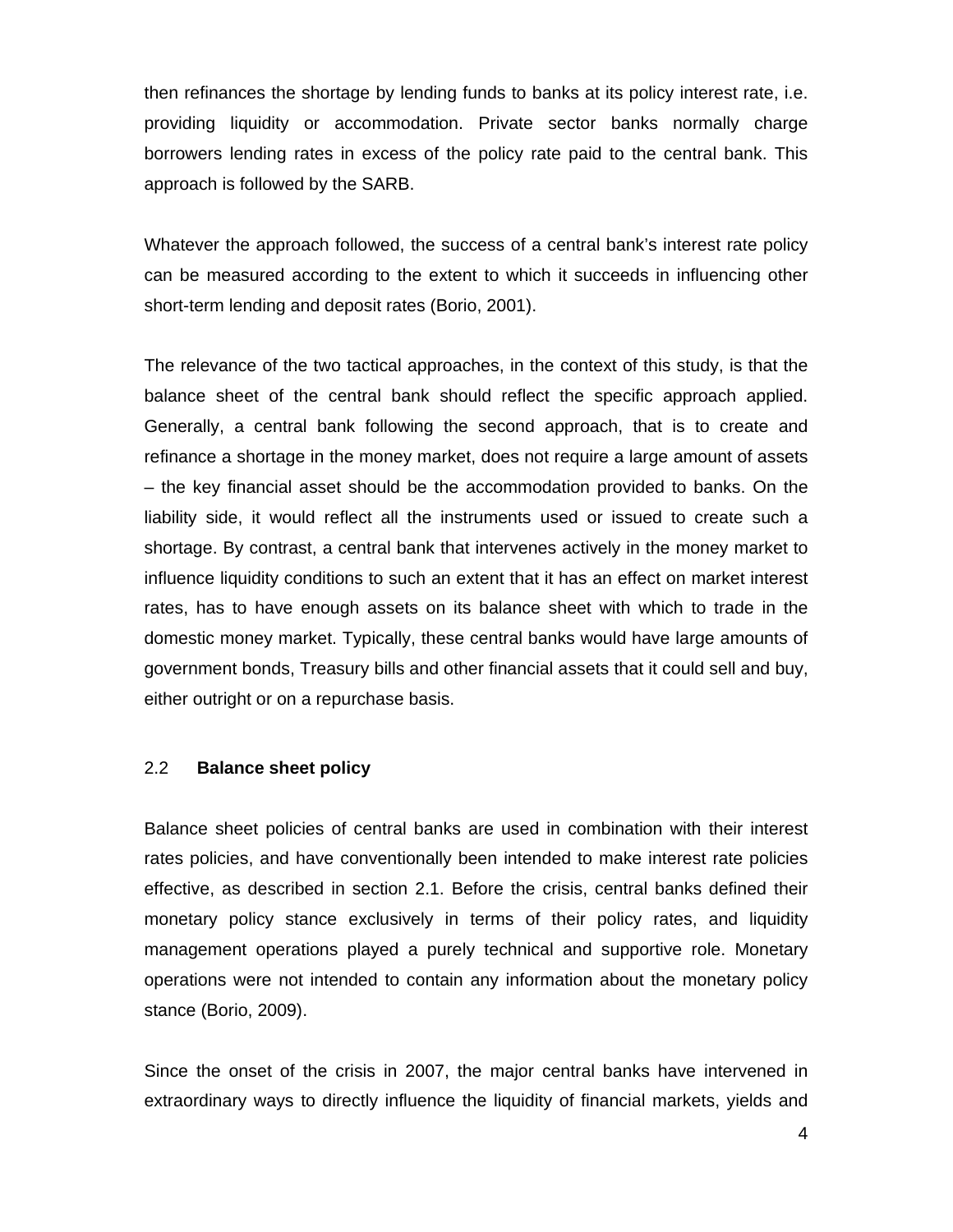prices of specific categories of financial assets and private sector balance sheets (Brink & Kock, 2009). These operations were conducted independently from the central banks' interest rate policy and could, as a matter of fact, be conducted regardless of the level of interest rates, making them an independent category of policy instruments available to central banks (Borio, 2009).

Balance sheet policies are not new or unconventional: many central banks have used such policies prior to the crisis, for example by intervening in foreign exchange markets. The change that occurred was a renewed recognition that, firstly, a central bank has more policy instruments available than setting policy rates and, secondly, that a central banks can either strengthen or dilute their interest rate policies through their balance sheet policies. Thirdly, balance sheet policies provides a central bank with opportunities to influence liquidity conditions, rates and yields in specific financial market segments and for longer maturities than short-term policy rates. Ideally, the size and composition of a central bank's balance sheet should reflect its mission and objectives, in support of its interest rate policy.

## 2.3 **The SARB's refinancing system**

 $\overline{a}$ 

In March 1998, the SARB adopted a repurchase-transaction-based (repo-based) refinancing system. The system was modified in September 2001 and again in May 2005. The SARB provides liquidity to private sector banks through its refinancing system, enabling private sector banks to meet their daily liquidity requirements. In terms of the SARB's monetary policy implementation framework, the SARB creates a liquidity requirement (or shortage)in the money market, which is then refinanced at the repo rate - a fixed interest rate as set by the Monetary Policy Committee (MPC) at its schedule meetings.<sup>4</sup>

The SARB, as the central bank, is the sole creator and destroyer of central bank liquidity in the financial system. The Bank creates (destroys) central bank liquidity by increasing (reducing) its assets or reducing (increasing) its liabilities and maintains such a shortage by ensuring that its liabilities always exceed its assets. The

<sup>&</sup>lt;sup>4</sup> The terms "money-market shortage" and "liquidity requirement" are used interchangeably in this paper, with the same meaning.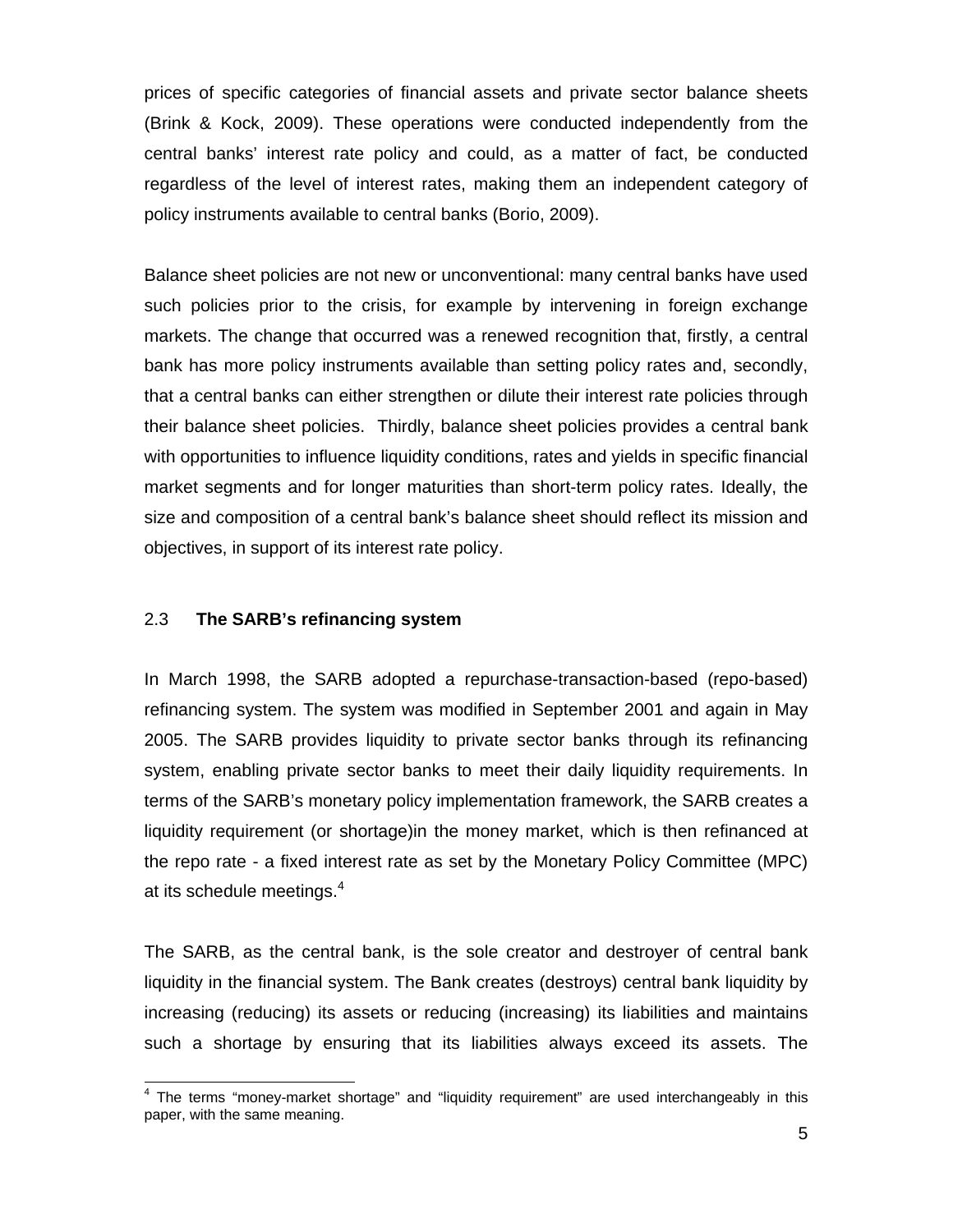balancing item on its balance sheet - "Liquidity provided or accommodation to private sector banks" - is therefore equal to the money-market shortage.<sup>5</sup>

The SARB uses a number of instruments, mainly reflected on the liability side of its balance sheet, to ensure that the money market remains in a deficit position. In addition to levying a cash reserve requirement on private sector banks, moneymarket liquidity draining operations include the issuance of SARB debentures, the conduct of longer-term reverse repo transactions, entering into foreign exchange swap transactions and withdrawing government funds from the commercial banks to put on deposit at the SARB.

The liquidity requirement of the banking sector is funded by the SARB at the main repurchase auctions through the provision of liquidity to the private sector banks by conducting repos in Treasury bills, Land Bank bills, central government bonds, SARB debentures and an approved list of parastatal bonds. There is no official limit on the amount of liquidity provided to individual banks through the SARB's main refinancing facilities, within reasonable parameters. The price of this funding is, however, determined by the MPC (i.e., the repo rate). When the daily liquidity requirement differs from the amount allotted at the main repo auction, further refinancing are provided by the Bank, through supplementary or standing facility repo auctions, with maturities of one day. In addition private sector banks have access to their own cash-reserve balances at the SARB, subject to adherence to the cash reserve requirement on an average basis over the full maintenance period.

## 2.4 **A stylised money-market analysis framework**

The drivers of the money-market shortage can be derived from the central bank balance sheet<sup>6</sup>. The SARB's balance sheet could be moulded into a stylised moneymarket analysis framework, which reflects the effect of changes in the composition of the balance sheet of the SARB in terms of liquidity provided (or the money-market shortage).

 5 This concept is analysed and explained in depth in Sections 3 and 4 of this paper.

 $6$  It would be more correct to refer to the consolidated balance sheet of the monetary authority, which would consolidate the balance sheet of the SARB with those of its subsidiaries. However, because most liquidity management operations are conducted by the SARB and not all consolidated information is published, analyses in this paper are based on the balance sheet of the SARB.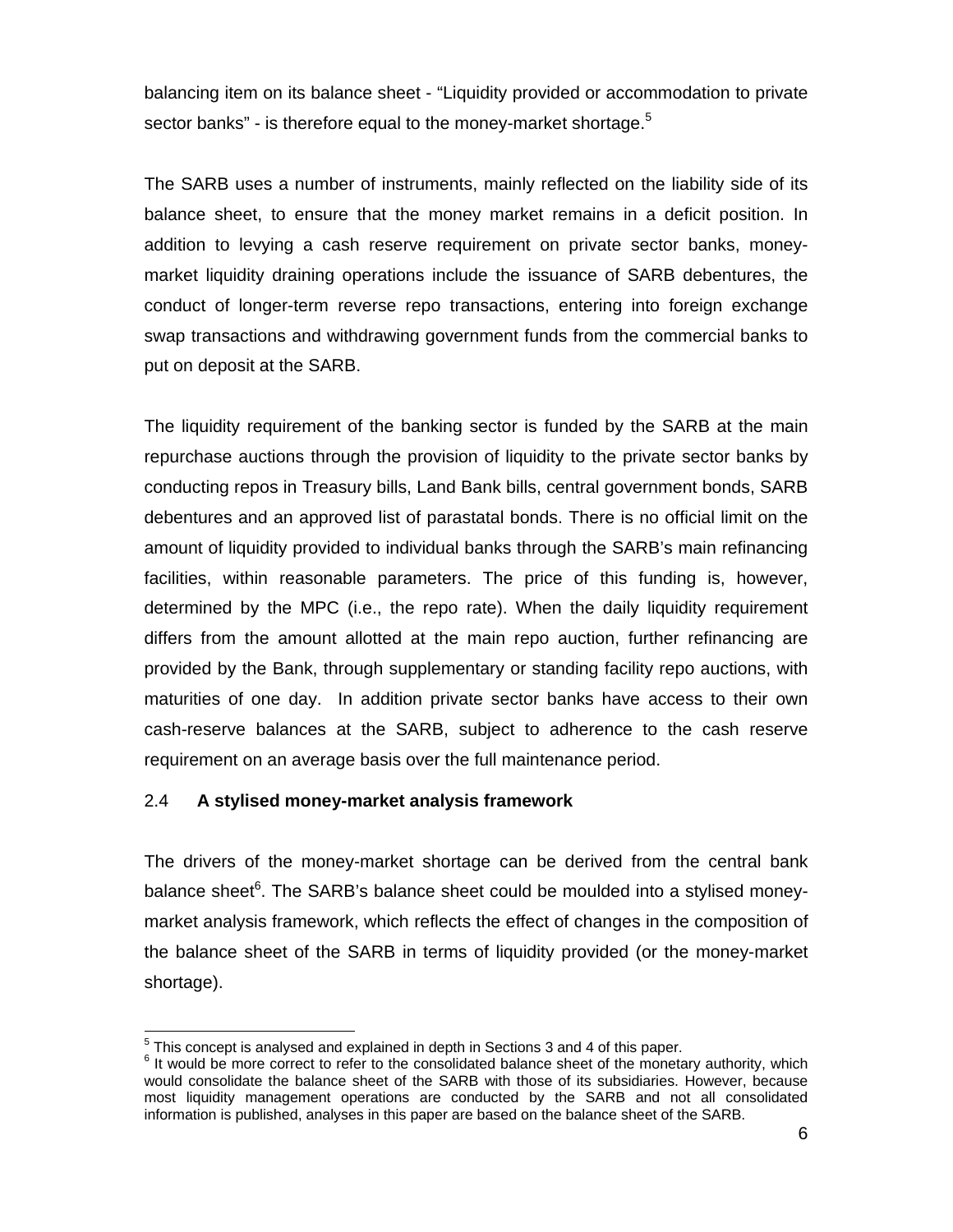Any transaction between the banking sector and the central bank that results in a credit entry into a bank's account at the central bank, results in a creation of new money-market liquidity which, if no further transactions are undertaken, increases the bank's reserve balances with the central bank (i.e. increases the monetary base). Conversely, any transaction between the central bank and the banking sector that results in a debit entry into a bank's account with the central bank reduces the bank's reserve balances with the central bank, thus draining money-market liquidity.

As a rule of thumb, an increase in assets or decrease in liabilities of the SARB will add new liquidity to the money market and, all other things equal, will reduce the money-market shortage. A decrease in assets or increase in liabilities will drain liquidity and increase the money-market shortage. The rule of thumb interpretation of the effect of changes in the assets and liabilities of the monetary authority on the money-market shortage and liquidity provided is summarised in Table 1.





## 3 **Trends in the SARB's balance sheet**

The size and structure of the SARB's balance sheet changed significantly since the introduction of the repurchase-based refinancing system in March 1998, and in particular since the end of 2004. Based on the identities underlying the money-

**TED 19 TED 10 TED 100 TED 100**<br>That it is assumption that all other items remain unchanged.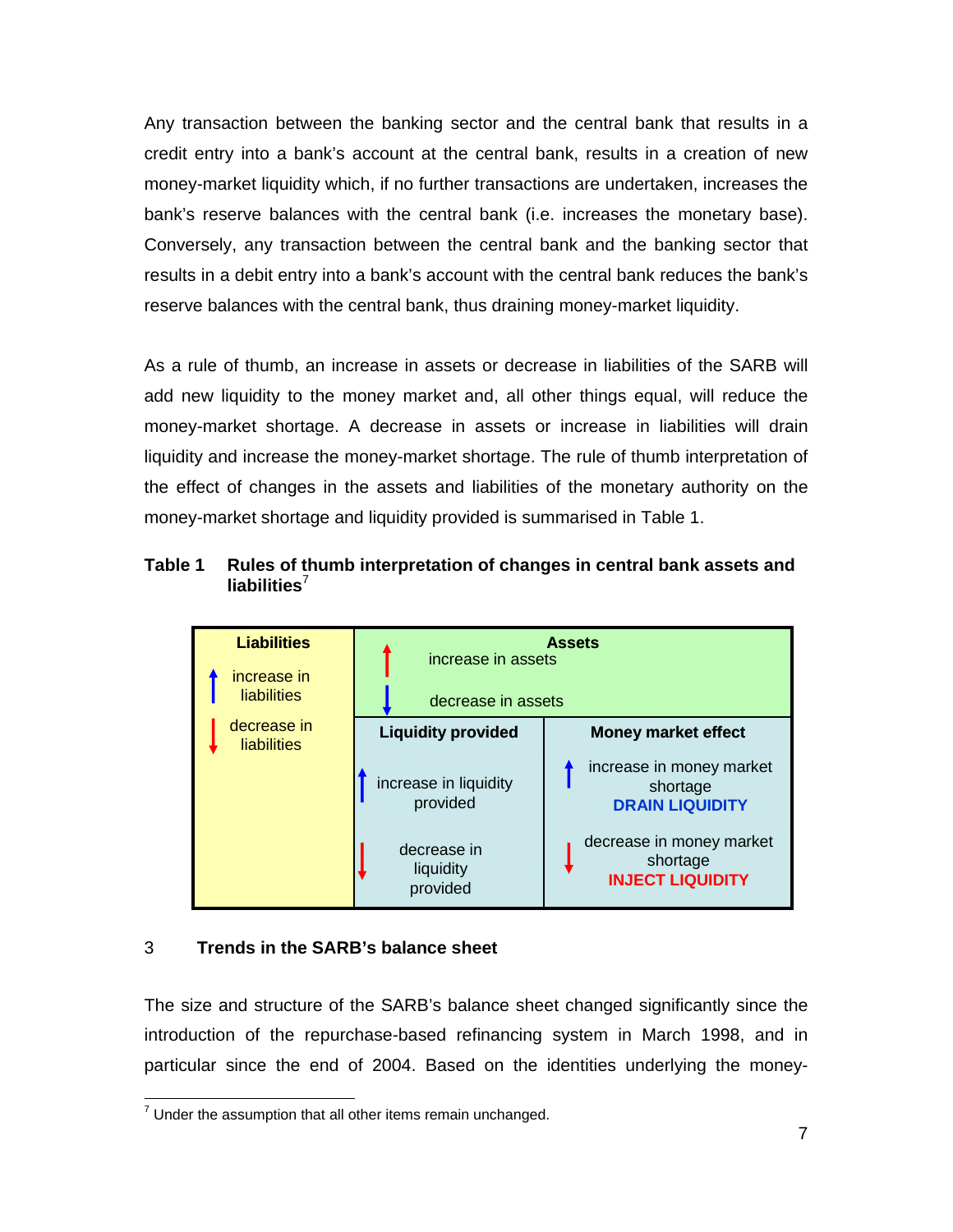market analysis and the general rules of thumb, the changes in the structure of the monetary authority's balance sheet, the underlying transactions that caused these changes and the resultant effect on the money-market shortage are explored in this section.

## 3.1 **Assets**

The SARB's assets grew almost eightfold from March 1998, with most of the growth recorded from 2004, as shown in Figure 1. The biggest contributor to this growth was an increase in net foreign assets, which have increased by 327 per cent between December 2004 and June 2009.



## **Figure 1 Composition of SARB assets**

Source: SARB Quarterly Bulletin

Foreign assets comprise the gold and foreign exchange reserves holdings of the SARB, as valued at their statutory and market values, respectively. The level of these reserves is largely under the control of the monetary authority, with the exception of some valuation effects, and is therefore regarded as a category of assets with which the SARB can actively influence liquidity conditions.

Claims on the government constitute investments in government bonds, Treasury bills, Land Bank bills and promissory notes. Because the SARB is free to increase or decrease the level of these investments through market transactions, these assets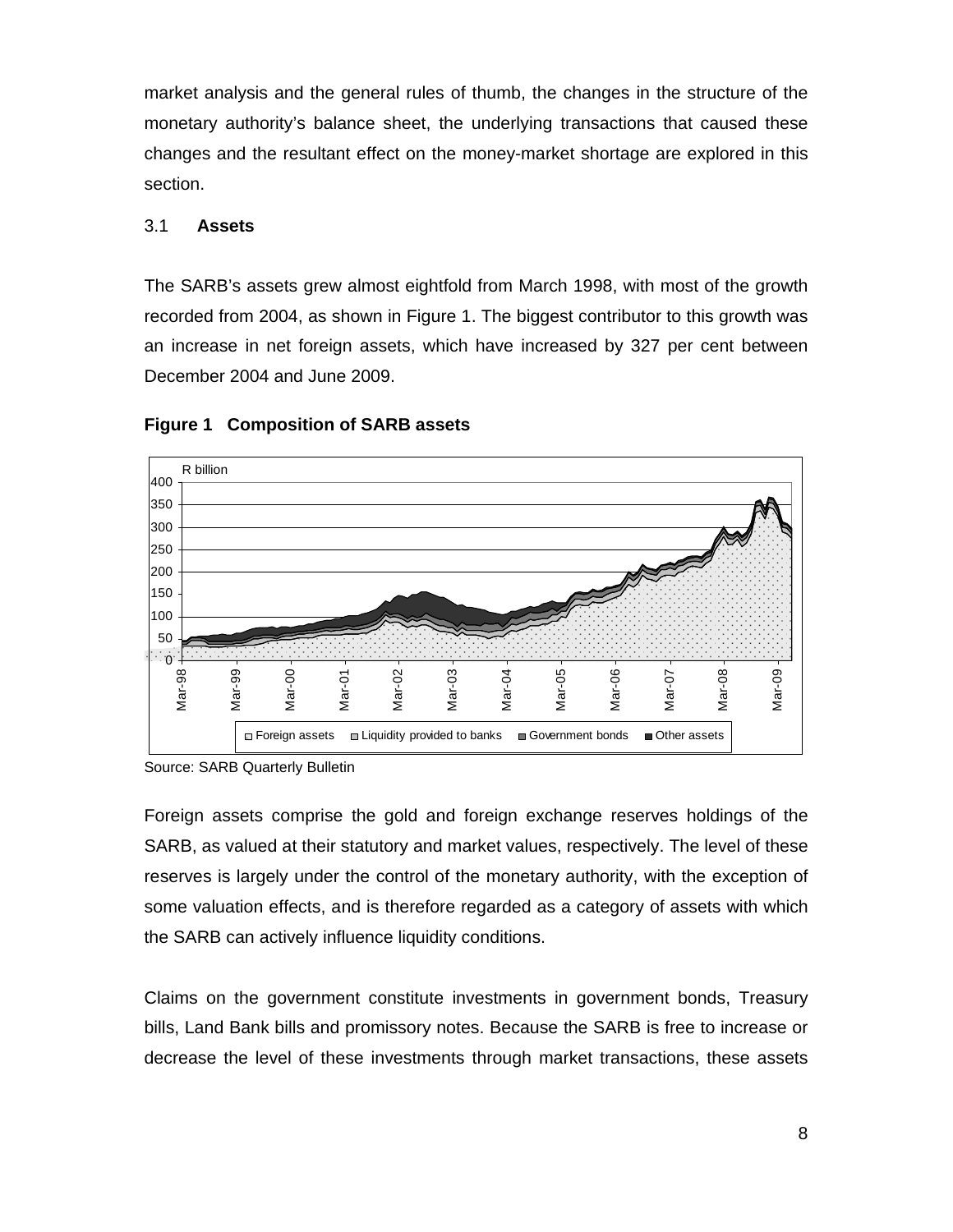items are also regarded as under the control of the SARB in order to influence liquidity conditions.

Claims on banks comprise liquidity provided in terms of the various facilities of the SARB, namely the main refinancing operations, the SAMOS penalty facility and banks' utilisation of statutory cash reserves. Other assets comprise all other asset items on the SARB's balance sheet.

Figure 2 depicts net other assets, which comprise other liabilities, the gold-andforeign-exchange contingency reserve account (GFECRA) and equity, netted against *other assets*. The largest component of net other assets is the balance in the goldand foreign-exchange contingency reserve account (GFECRA). It is evident that net other assets fluctuated between being an asset (positive number) and a liability (negative number) with a changing impact on liquidity.



## **Figure 2 Net other assets**

## 3.2 **Liabilities**

The SARB's liabilities grew commensurate with its assets. Being a central bank, capital constitutes a negligible portion on its balance sheet and asset growth is almost exclusively funded by liabilities, as shown in Figure 3.

Source: SARB Quarterly Bulletin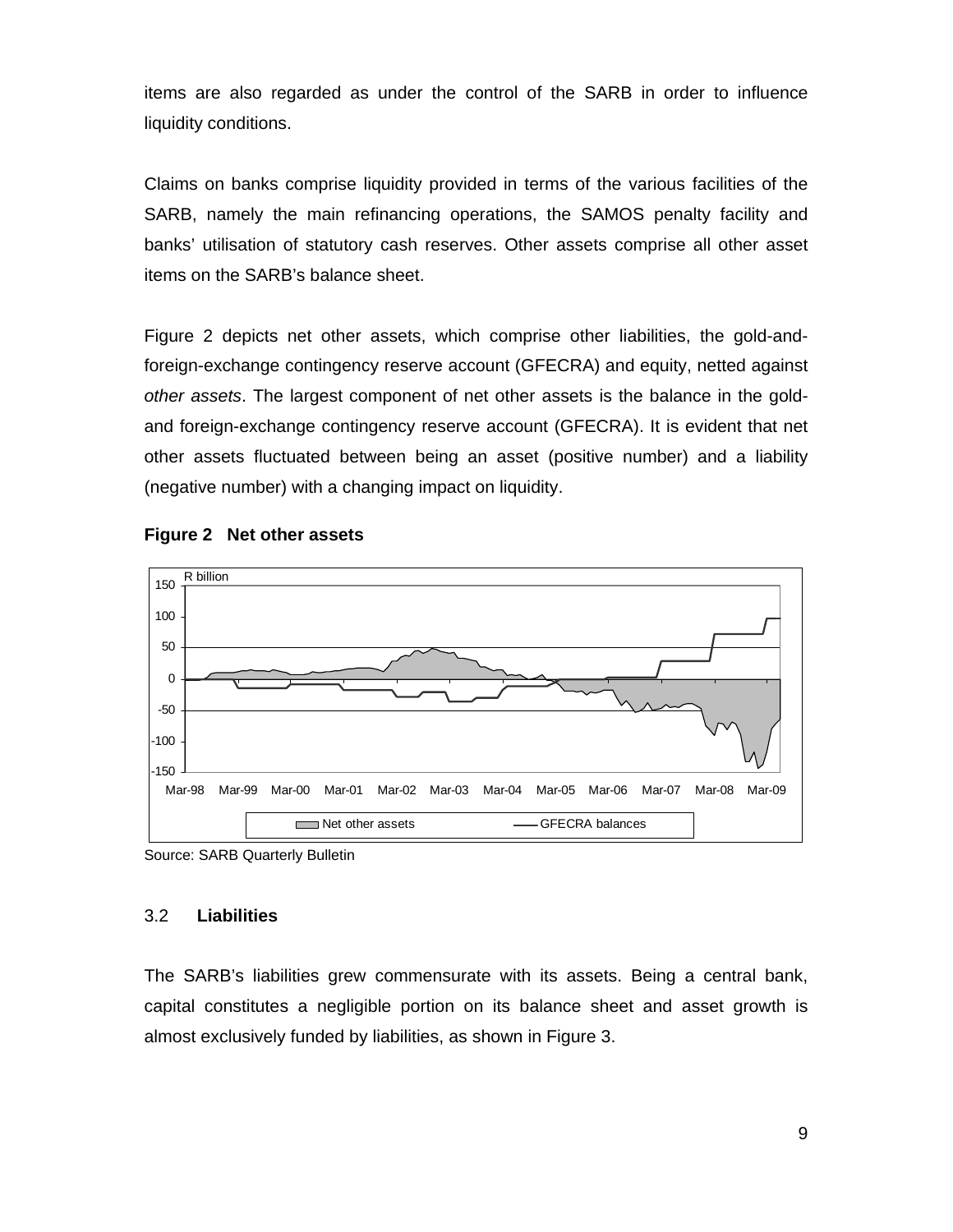

**Figure 3 Composition of SARB liabilities** 

Source: SARB Quarterly Bulletin

The SARB funded its asset growth with various types of liabilities, and its liquidity management activities are concentrated on the liability side of its balance sheet. An important distinction can be made between autonomous and non-autonomous liabilities that are available to a central bank to manage liquidity and to fund an increase in its assets. Autonomous factors are those over which the central bank exerts no influence and which are unmanaged. By contrast, non-autonomous factors are those over which the central bank exerts control and that it can actively manage at its discretion to influence liquidity conditions in the money market. These central bank liabilities can be applied to change the size of the liquidity requirement relative to the banking sector's combined balance sheets.

The main types of liabilities of the SARB are the following:

- i. Notes and coin in circulation. The general public's demand for notes and coin naturally tends to increase over time and, all other things equal, leads to an increase in the money-market shortage (draining of liquidity). Notes and coin in circulation is an unmanaged, autonomous or passive liquidity management instrument in the hands of the monetary authority as it is determined by the public's demand.
- ii. Deposits by banks at the SARB, which represents banks' required cash reserves and small amounts of excess cash reserves and other current account deposits.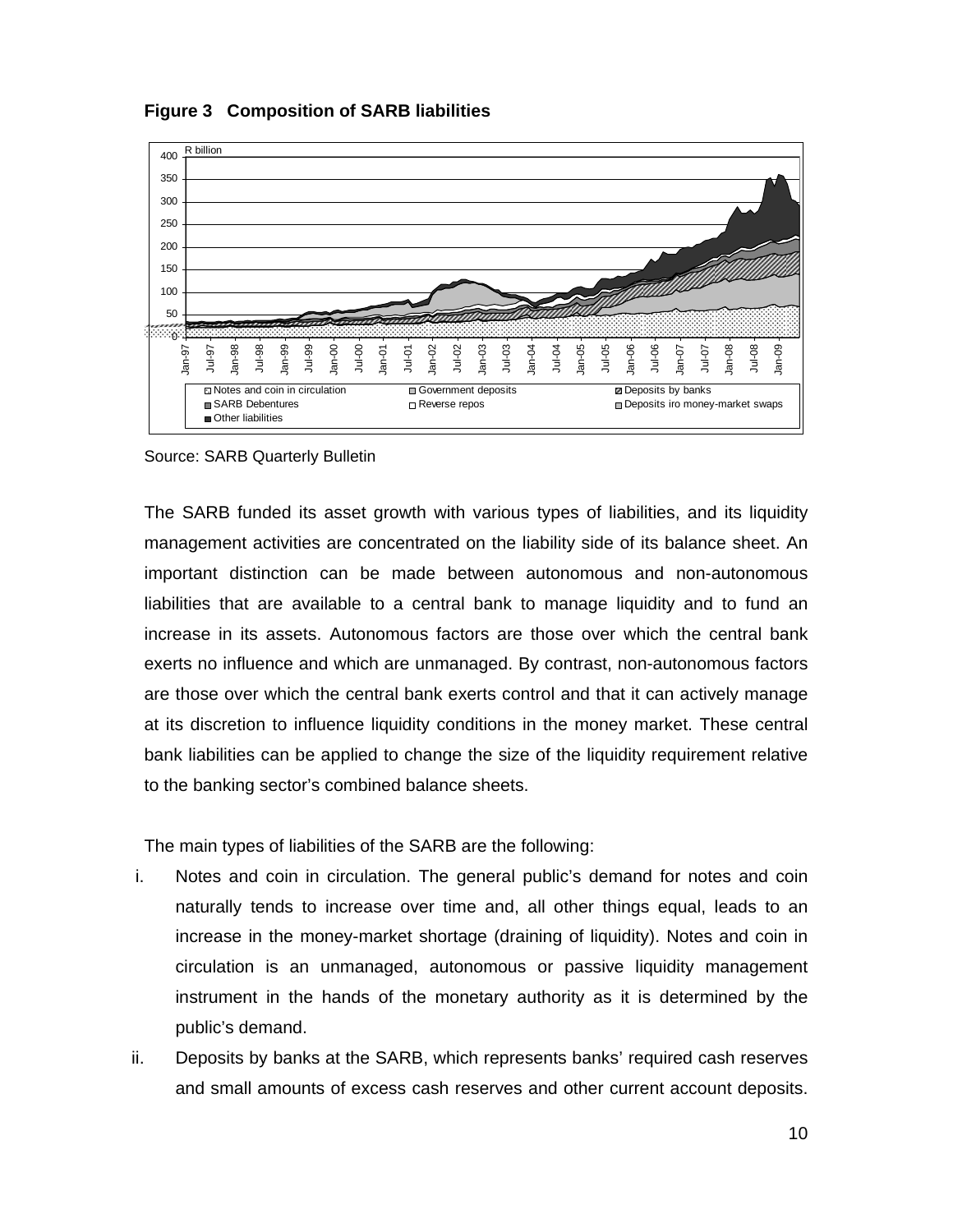The SARB does not use the cash reserve requirement as an active liquidity management instrument<sup>8</sup>. Instead, these deposits increase over time in line with the increase in the total liabilities of the private banking sector, which, in isolation, would lead to an increase in the money-market shortage (draining liquidity). As such, deposits by banks could be regarded as an unmanaged, autonomous, or passive liquidity management instrument. Together, notes and coin in circulation and bank reserves comprise the monetary base.

- iii. Government deposits, which partly result from the function of the central bank as banker of the government, as reflected in the Exchequer and Paymaster General (PMG) and government deposit accounts. Since 2005, most of these deposits were a result of assistance by the government to fund the SARB's purchases of foreign exchange. An increase in government deposits with the monetary authority drains liquidity from the money market by diverting these funds away from the Tax and Loan accounts at private sector banks. Public sector deposits with the monetary authority are under the control of the government in cooperation or consultation with the SARB and, as such, could be classified as semi-autonomous liquidity management instruments.
- iv. Money-market operations, which comprise mainly SARB debentures and longerterm reverse repurchase transactions used to drain liquidity from the money market.<sup>9</sup> The level of these liabilities is under the full control of the SARB and therefore classified as managed, non-autonomous or active liquidity management instruments.

It is evident from Figure 4 that that the monetary base has historically been the most important sub-group of instruments influencing liquidity. The monetary base represents two 'free' sources of funding for the SARB, namely notes and coin in circulation and banks' cash reserve deposits, which are non-interest bearing. These sources of funding also constitute the monetary liabilities of the SARB.

l

 $8$  The last change to the cash reserve ratio was made in 2001, when the qualifying of vault cash as part of banks' cash reserves was phased out over a period of four years.

<sup>9</sup>  Between 1999 and 2004, the SARB also used special deposits in respect of money-market swaps as part of its monetary operations. These transactions have all expired and are no longer used.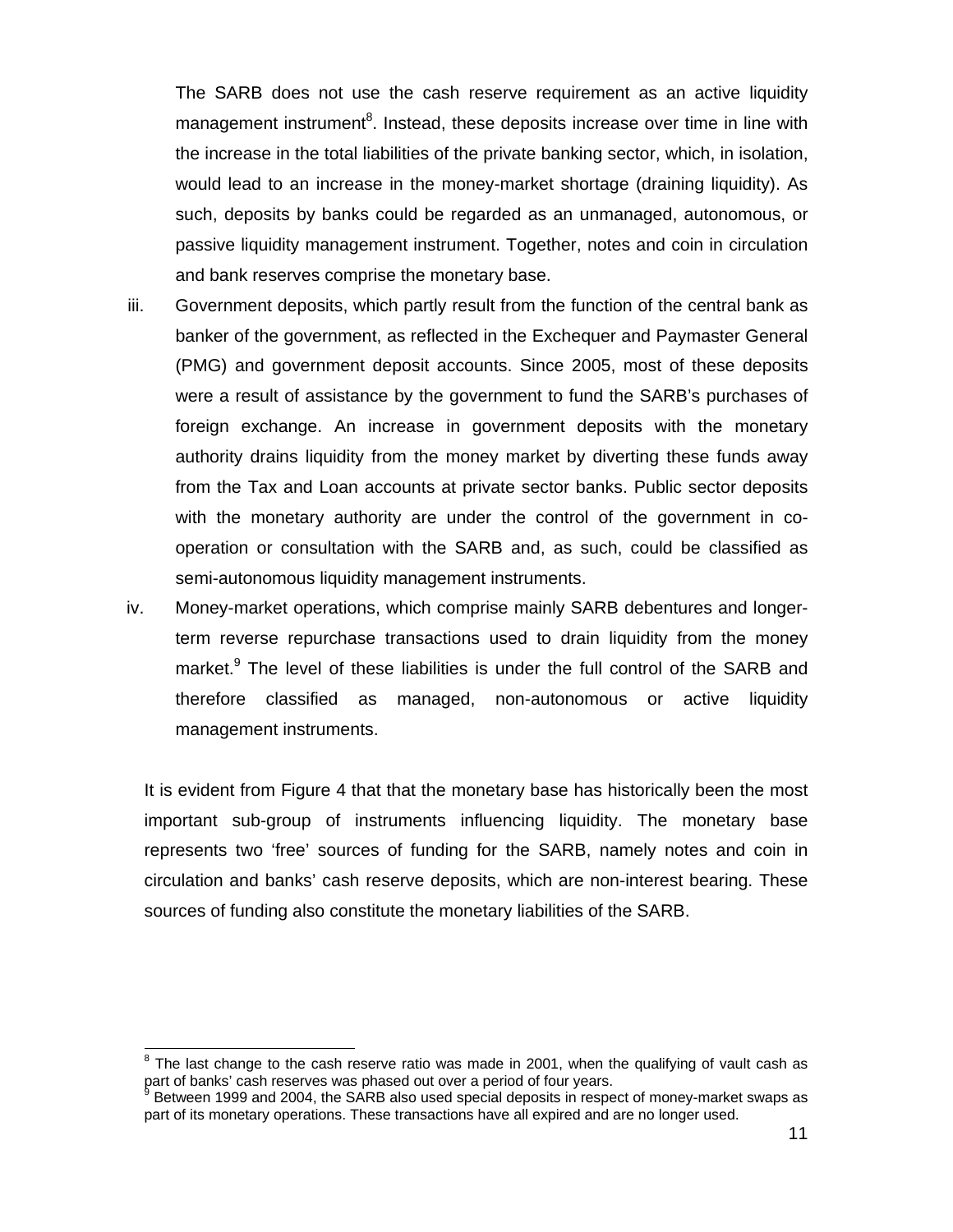**Figure 4 The relative contribution of groups of liquidity-management liabilities** 



Source: SARB Quarterly Bulletin

Although the monetary base increased by R88 billion between March 1998 and June 2009, its relative contribution to SARB funding diminished as a result of a greater reliance on government deposits as a source of funding since 2005. For the same reason, market operations also diminished in importance. The increasing reliance on government deposits represents a shift away from monetary to non-monetary liabilities (Figure 5). Combined with the declining importance of money-market operations in relative terms, it also represents a shift from non-autonomous to semi- /autonomous liquidity management instruments, potentially implying less control by the SARB over the sources of its funding.





Source: SARB Quarterly Bulletin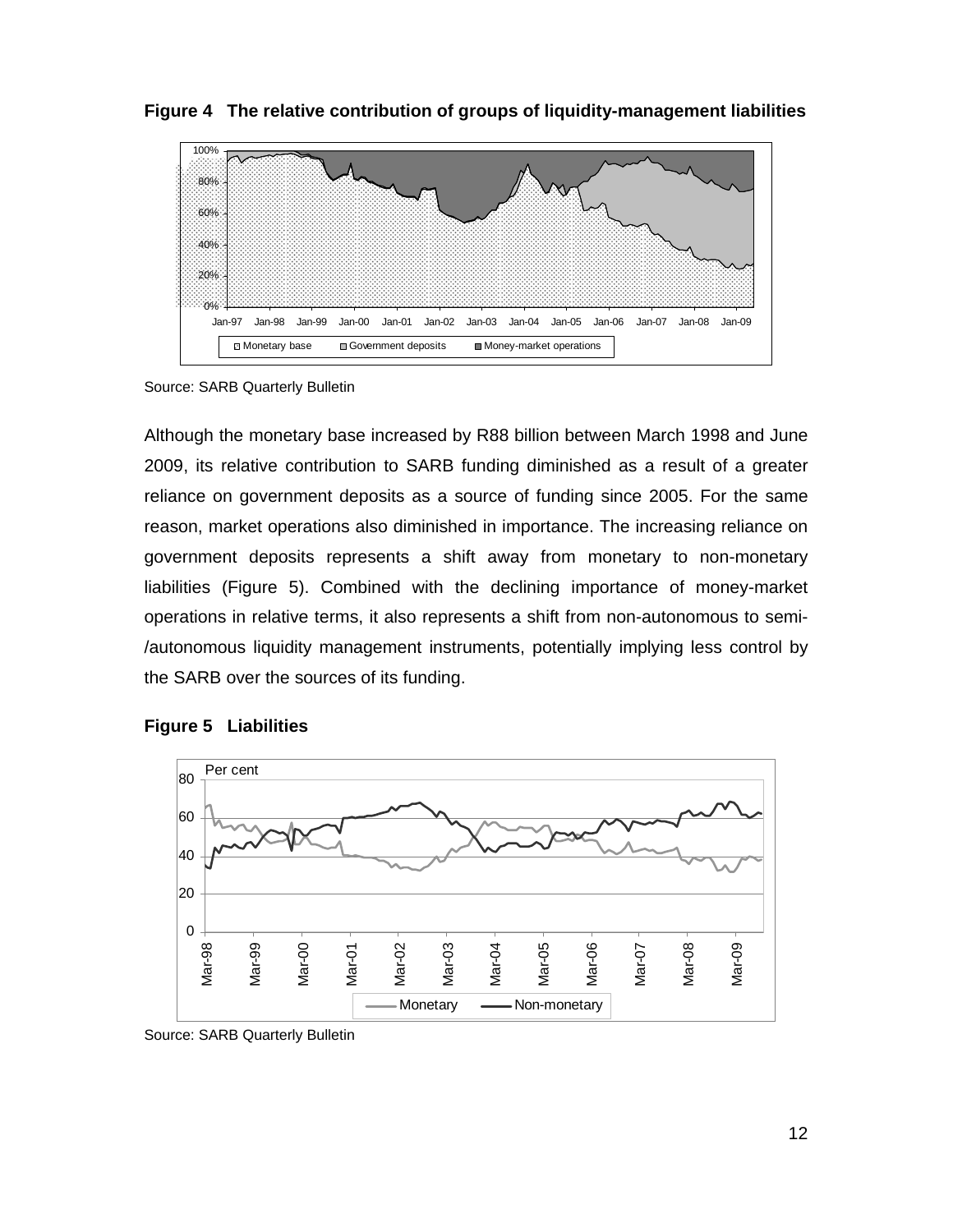## 3.3 **The liquidity requirement or money-market shortage**

The SARB's actions, as reflected by the composition of its balance sheet and changes therein, results in an overall injection or drainage of liquidity in the money market, which is reflected in the size of the money-market shortage and the amount of liquidity provided by the SARB. As shown in Figure 6, the SARB's balance sheet grew quite strongly, with liquidity management liabilities always slightly in excess of total assets under management. This shortage-based system, by design, continuously leaves the money market in a short position.



**Figure 6 Assets, liabilities and the money-market shortage** 

Source: SARB Quarterly Bulletin

It is by accommodating or refinancing this shortage that the SARB ought to acquire control over short-term interest rates, from where it cascades to the rest of the banking sector, the financial markets and the economy as a whole.

## 3.4 **Summary of structural balance sheet changes**

From the analyses in the previous sections, it is evident that the strong growth and structural changes in the composition of the SARB's balance sheet had a pronounced impact on both the creation and ultimate funding of the money-market shortage. The structural changes forthcoming from the analysis are summarised in Table 2.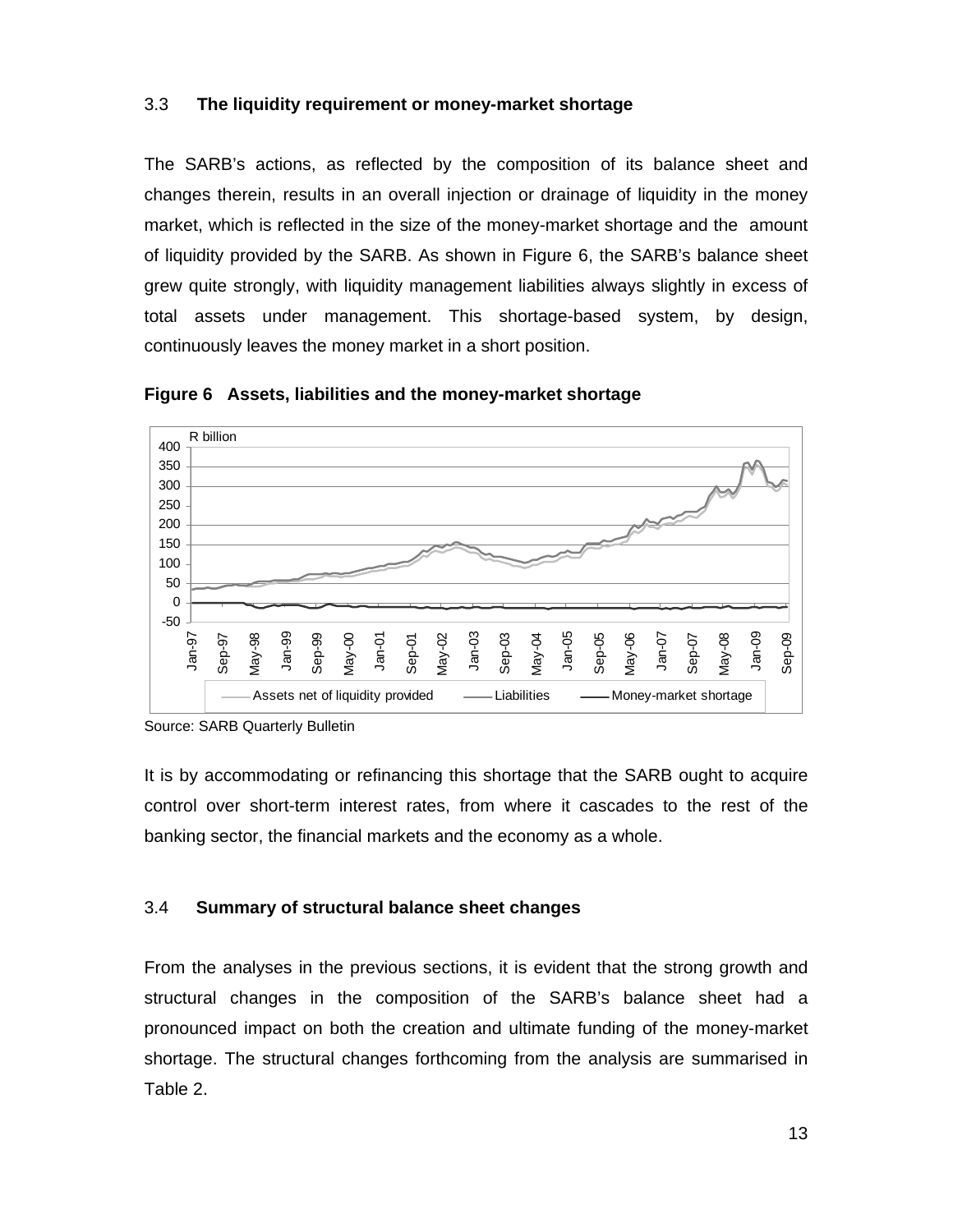|                                             |            | March 1998  |            | March 2009  |
|---------------------------------------------|------------|-------------|------------|-------------|
|                                             | R billions | % of assets | R billions | % of assets |
| <b>Total assets</b>                         | 45.6       | 100         | 345.6      | 100         |
| Foreign assets                              | 32.8       | 72.0        | 323.6      | 93.6        |
| Net foreign assets                          | 23.6       | 51.8        | 317.4      | 91.8        |
| Domestic assets                             | 12.8       | 17.8        | 22.0       | 6.4         |
| Liquidity provided (Money-market shortage)  | 4.5        | 9.9         | 10.3       | 3.0         |
| <b>Total capital and liabilities</b>        | 45.6       | 100         | 345.6      | 100         |
| Foreign liabilities                         | 9.2        | 20.2        | 6.2        | 1.2         |
| Monetary base                               | 30.2       | 66.2        | 116.5      | 33.7        |
| Notes and coin in circulation               | 23.0       | 50.4        | 69.0       | 20.0        |
| Cash reserves held at the SARB              | 7.2        | 15.8        | 47.5       | 13.7        |
| Public sector deposits                      | 1.9        | 4.2         | 66.3       | 19.2        |
| Money market operations                     | 0          | 0           | 35.6       | 10.3        |
| <b>SARB Debentures</b>                      | 0          | 0           | 28.1       | 8.1         |
| Longer-term reverse repo's                  | 0          | 0           | 7.5        | 2.2         |
| Capital and other liabilities <sup>10</sup> | 4.3        |             | 121.0      |             |
| <b>Memorandum items:</b>                    |            |             |            |             |
| <b>Monetary liabilities</b>                 | 30.2       | 66.2        | 116.5      | 33.7        |
| Non-monetary liabilities                    | 15.4       | 33.8        | 229.1      | 66.3        |
| Non-autonomous funding                      | 0          | $\Omega$    | 35.6       | 10.3        |
| Semi-autonomous funding                     | 11.1       | 24.0        | 72.5       | 21.0        |
| Autonomous funding                          | 30.2       | 66.2        | 116.5      | 33.7        |

## **Table 2 Structural changes in the SARB's balance sheet: 1998 to 2009**

Source: SARB

Note: Memorandum items do not add to totals because other assets and liabilities (comprising mainly the GFCRA) are excluded.

In summary, between 1998 and 2009, the SARB's foreign assets have become much more dominant and the relative importance of domestic assets declined. Liabilities have become more non-monetary and semi-/autonomous in nature.

## 4 **The linkages between the balance sheets of the SARB and the banking sector**

This section describes the monetary and credit identities and aggregates that link the management of the central bank's balance sheet to the private banking sector.

The most distinguishing characteristics of a central bank are that:

- it issues banknotes and coin;
- it is the sole creator and destroyer of central bank liquidity in the financial system; and
- it has the ability to set the level of short-term interest rates.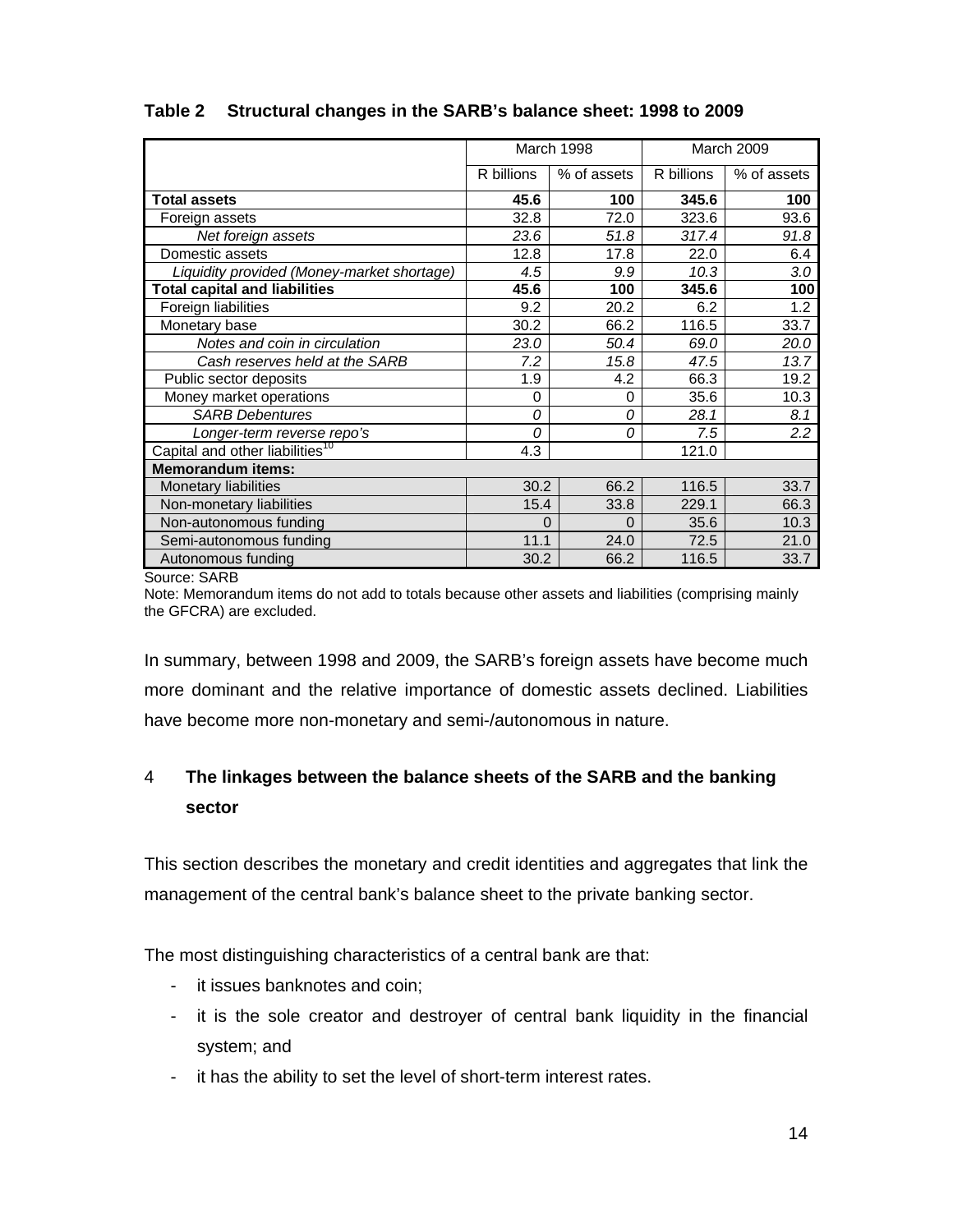Money is central to the activities of the central bank, and the life cycle of fiat money begins with the monetary base. Banks, as part of the monetary sector, expands the scope of fiat money by accepting deposits and extending credit. These deposits are, in turn, convertible into fiat money (notes and coin) at par. Banks are unique in the sense that they are the only institutions authorised by law to take deposits from the public. The consolidated balance sheet of assets and liabilities of the monetary sector forms the basis from which the monetary aggregates and their counterparts, including credit aggregates, are derived.

Theoretically, the amount that banks can lend is constrained by the cash reserve requirement. The cash reserve requirement also puts a limit on the creation of broad money supply through the multiplier effect. The multiplier effect (1/reserve ratio) gives a theoretical indication of the amount of credit that banks can extend from a specific amount of funding (deposits), given a specific cash reserve requirement ratio (r). Other things equal, the higher the reserve ratio, the less credit can be extended.<sup>11</sup>

It is useful for analyses in following sections in the paper to make a distinction between narrow central bank liquidity and broader market or aggregate liquidity. The former is created and destroyed through transactions between the monetary authority and the banking sector, which result in changes in banks' balances with the monetary authority. The latter refers to the ease with which banks can fund growth in their assets. Specifically, Adrian and Shin (2008) defines aggregate market liquidity as the rate of growth in the aggregate balance sheets of financial institutions, and found in their study that aggregate liquidity is strongly pro-cyclical. If the growth in banks' balance sheets consistently exceeds that of other sectors of the economy, a situation of surplus market liquidity exists, implying easier monetary conditions.

In this section, the relationships and linkages between the various identities and aggregates within and across institutions are derived. The description of the concepts and analyses of monetary and credit identities and aggregates focuses on money, the monetary base, the monetary sector, monetary aggregates, monetary analysis

 $10$  Includes foreign exchange valuation effects as part of the GFECRA.<br> $11$  In practice, the constraint that cash reserves have on credit and money-supply growth is reduced by the refinancing system of the SARB, in terms of which banks have access to central bank funding for any shortfall. This is discussed later in this section.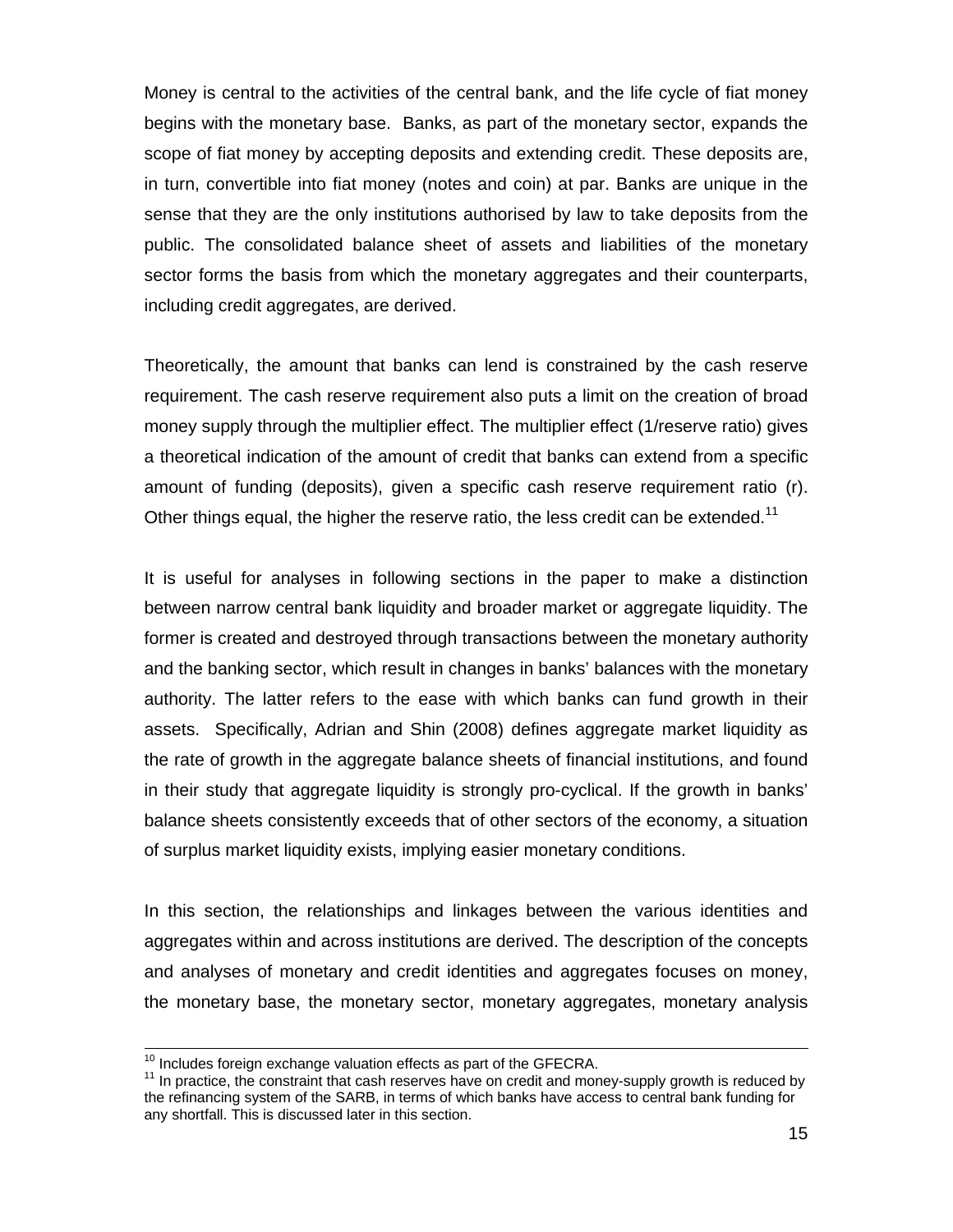and credit aggregates, all of which are central to the links between the balance sheets of the central bank and the banking sector.

## 4.1 **The monetary analysis**

The consolidated balance sheet of the monetary sector forms the basis for the monetary analysis, i.e., the counterparts of the monetary aggregates. The counterparts of changes in M3 is derived by moving all liability items on the consolidated monetary sector balance sheet, except the deposit components of M3, to the other side of the balance sheet and subtracting it from the corresponding asset items. These identities statistically explain changes in money supply via the counterparts of money supply, as shown in Tables 3 and 4. It can thus be said that the monetary analysis is an ex post analysis of the counterparts of change in M3 in an accounting sense.

| Table 3 Consolidated balance sheet of the monetary sector |  |
|-----------------------------------------------------------|--|
|                                                           |  |

| <b>Liabilities</b><br>Coin, bank notes <sup>17</sup> and                       | <b>Assets</b>                          | <b>Counterparts</b>      |
|--------------------------------------------------------------------------------|----------------------------------------|--------------------------|
| private sector deposits (M3)                                                   | <b>Claims on the private sector</b>    | CPS <sup>19</sup>        |
| <b>Government deposits</b>                                                     | <b>Claims on the government sector</b> | DCE<br>NCG <sup>20</sup> |
| Foreign deposits <sup>18</sup>                                                 | <b>Claims on the foreign sector</b>    | NFA <sup>21</sup>        |
| Inter-bank deposits<br><b>Other liabilities</b><br><b>Capital and reserves</b> | Inter-bank claims<br>Other assets      | NOA <sup>22</sup>        |

## **Table 4 Monetary analysis**

| The changes in the following adds up:               |  |
|-----------------------------------------------------|--|
| $M3 = CPS + NCG + NFA + NOA$                        |  |
| with                                                |  |
| $CPS + NCG = Total domestic credit extension (DCE)$ |  |

<sup>&</sup>lt;sup>17</sup> Coin and bank notes in the hands of the public.

<sup>&</sup>lt;sup>18</sup> Deposits by non-residents with South African banks.<br><sup>19</sup> CPS = claims on the private sector.<br><sup>20</sup> NCG = net claims on the government sector = claims on the government sector minus government deposits.<br><sup>21</sup> NFA = net

all other liabilities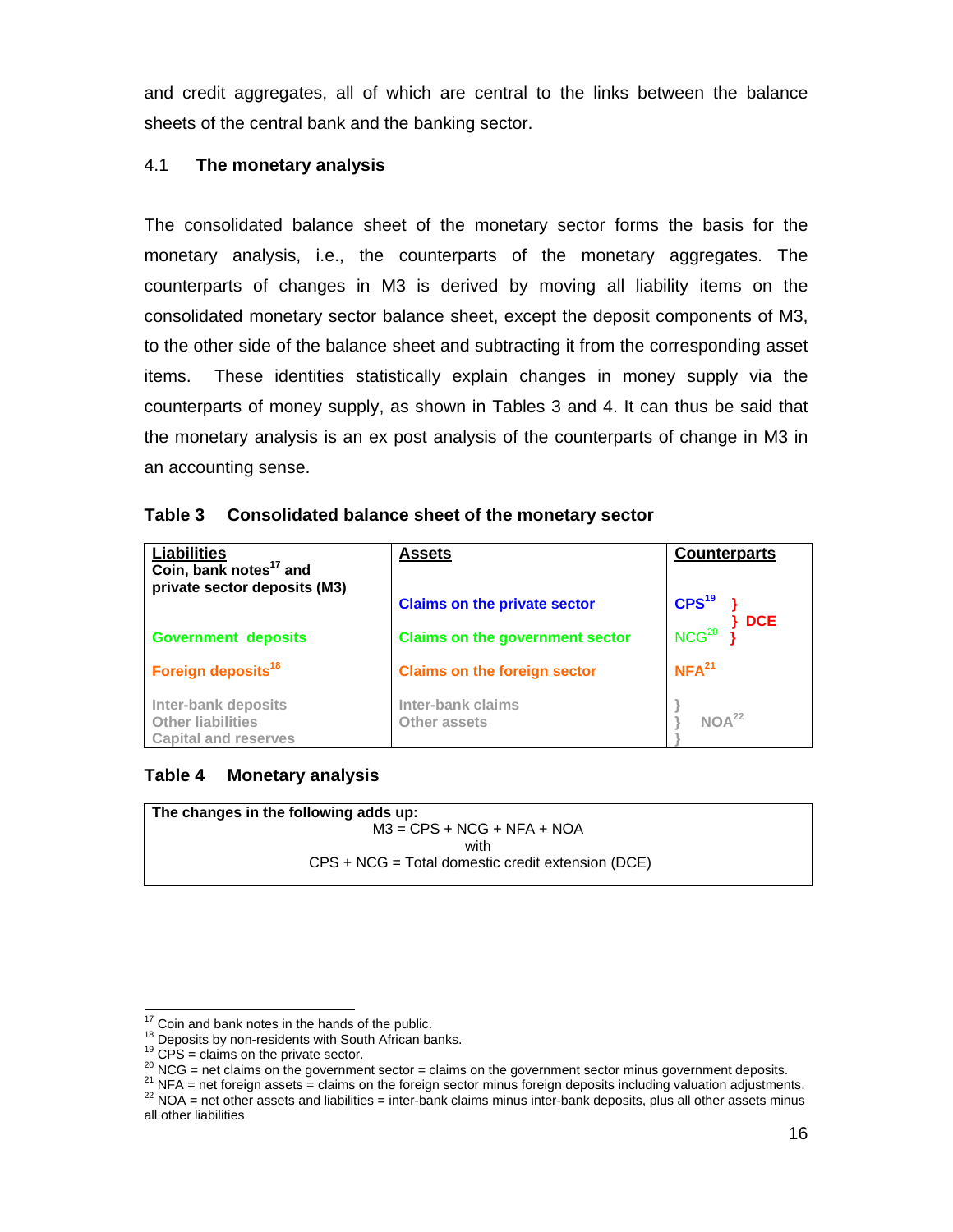### 4.2 **The monetary base**

The life cycle of fiat money begins with the monetary base, which consists of notes and coin in circulation outside the SARB and the deposits of banks and mutual banks with the SARB. As shown previously, the monetary base has historically been the most important component of liquidity management on the liability side of the SARB's balance sheet. The overall impact of the increase in the monetary base was mostly brought about by the increase in notes and coin in circulation and the cash reserve requirement deposits by banks. However, of these two components, banks' cash reserves grew relatively faster. As shown in Figure 7, the portion of the monetary base accounted for by required cash reserve holdings doubled from less than 20 per cent in 1998 to almost 40 per cent in 2007 and the monetary base and required cash reserves increased in tandem (Figure 8).







Source: SARB Quarterly Bulletin

#### 4.3 **The expansion of credit and money in the monetary sector**

The private banking system expands the scope of fiat money by extending credit through loans and accepting deposits all of which are convertible into fiat money (notes and coin) at par on demand. The consolidated balance sheet of assets and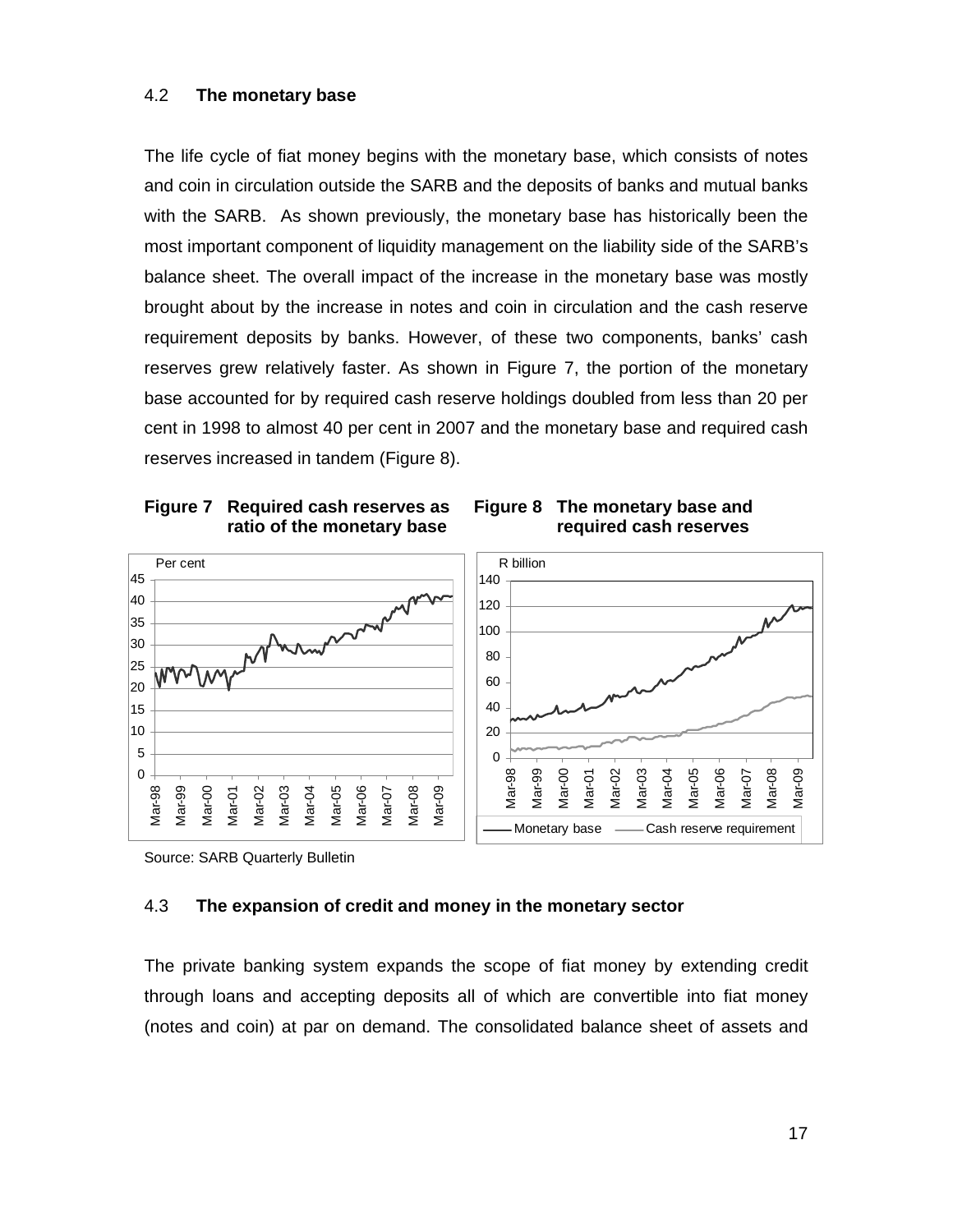liabilities of the monetary sector<sup>12</sup> forms the basis from which the monetary aggregates and its counterparts, including credit aggregates, are derived.

4.3.1 Credit extension

Total domestic credit extension (DCE) is derived from the monetary analysis and consists of a range of credit aggregates, as shown in Table 5.

## **Table 5 Credit aggregates**

| Total domestic credit extended |                                                                                 |  |  |
|--------------------------------|---------------------------------------------------------------------------------|--|--|
|                                | $DCE = CPS + NCG$ (see the monetary analysis)                                   |  |  |
| <b>Private sector</b>          |                                                                                 |  |  |
| <b>CPS</b>                     | $=$ Investments + Bills + Total loans and advances                              |  |  |
|                                | Total loans and advances = Asset backed credit + Other loans and advances       |  |  |
| Asset backed credit            | $=$ Instalment sale credit + Leasing finance + Mortgage advances                |  |  |
|                                | Other loans and advances = Overdrafts + Credit card advances + General advances |  |  |
| <b>Government sector</b>       |                                                                                 |  |  |
|                                | $NCG = Gross$ claims on the government (GCG) - Government deposits (GD)         |  |  |
|                                |                                                                                 |  |  |

Figure 9 shows that credit extended to the private sector (CPS) is the major contributor to DCE.

## **Figure 9 Major credit components of DCE**



Source: SARB Quarterly Bulletin

 $\overline{a}$  $12$  The monetary sector consists of the SARB and its subsidiaries, the Land and Agricultural Development Bank of South Africa (Landbank) and the Postbank, as well as all registered private sector banks and mutual banks.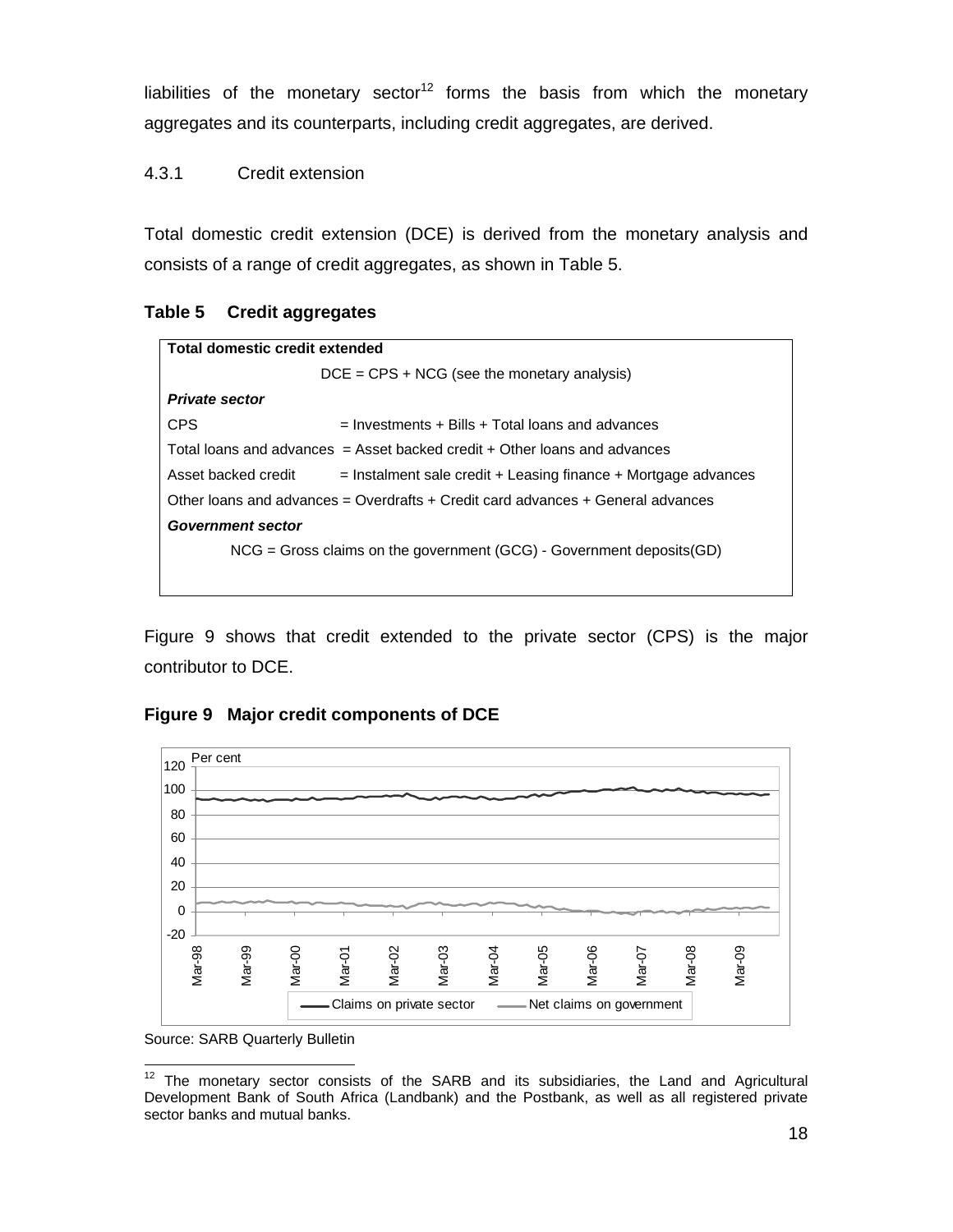There is a premise that the banking system extends credit on the basis of deposit liabilities and that bank reserves are needed to make loans. However, the level of reserves does not influence lending by private sector banks. Credit extension is a function of banks' willingness to lend based on their risk assessment and their clients' demand for credit (Borio, 2009). Banks' can extend credit without the necessary deposit funding, in which case they borrow the shortfall from the monetary authority which supplies it on demand. The borrowing by private sector banks from the monetary authority is reflected in the net liquidity requirement.

### 4.3.2 Money supply

The expansion of broad money is measured by the monetary aggregates, which classifies money in terms of the degree of 'moneyness', based on certain characteristics and liquidity (i.e. the ability to buy or sell a financial asset at short notice at or close to its full market price), as summarised in Table 6.

| Table 6<br><b>Monetary aggregates comprising money supply</b> |  |
|---------------------------------------------------------------|--|
|---------------------------------------------------------------|--|

| M1A - | Narrow money definition<br>bank notes and coin in circulation outside the monetary sector<br>$\circ$<br>plus cheque and transmission accounts of the domestic private sector with<br>$\circ$<br>monetary institutions |  |
|-------|-----------------------------------------------------------------------------------------------------------------------------------------------------------------------------------------------------------------------|--|
| M1 -  | M1A plus demand deposits held by the domestic private sector                                                                                                                                                          |  |
| M2 -  | M1 plus other short- and medium-term deposits held by the<br>domestic private sector with monetary institutions                                                                                                       |  |
| M3 -  | Broad definition of money                                                                                                                                                                                             |  |
|       | M2 plus long-term deposits held by the domestic private sector<br>with monetary institutions                                                                                                                          |  |

M1A is money defined narrowly and relates to the characteristics of money as a medium of exchange, since all its sub-categories could be used to facilitate payments to third parties. A slightly broader definition is contained in M1, but it still mostly relates to money as a medium of exchange. The M2 definition of money extends somewhat further as the components of money become less liquid. The M3 definition comprises money defined in its broadest sense and is the measure used to assess the relationship between money supply and other macroeconomic aggregates, such as inflation and the structure of interest rates. There is a close and stable long-term relationship between growth in the monetary base and the expansion of broad money supply (Figure 10) and also between the monetary base and the different money supply aggregates (Figure 11).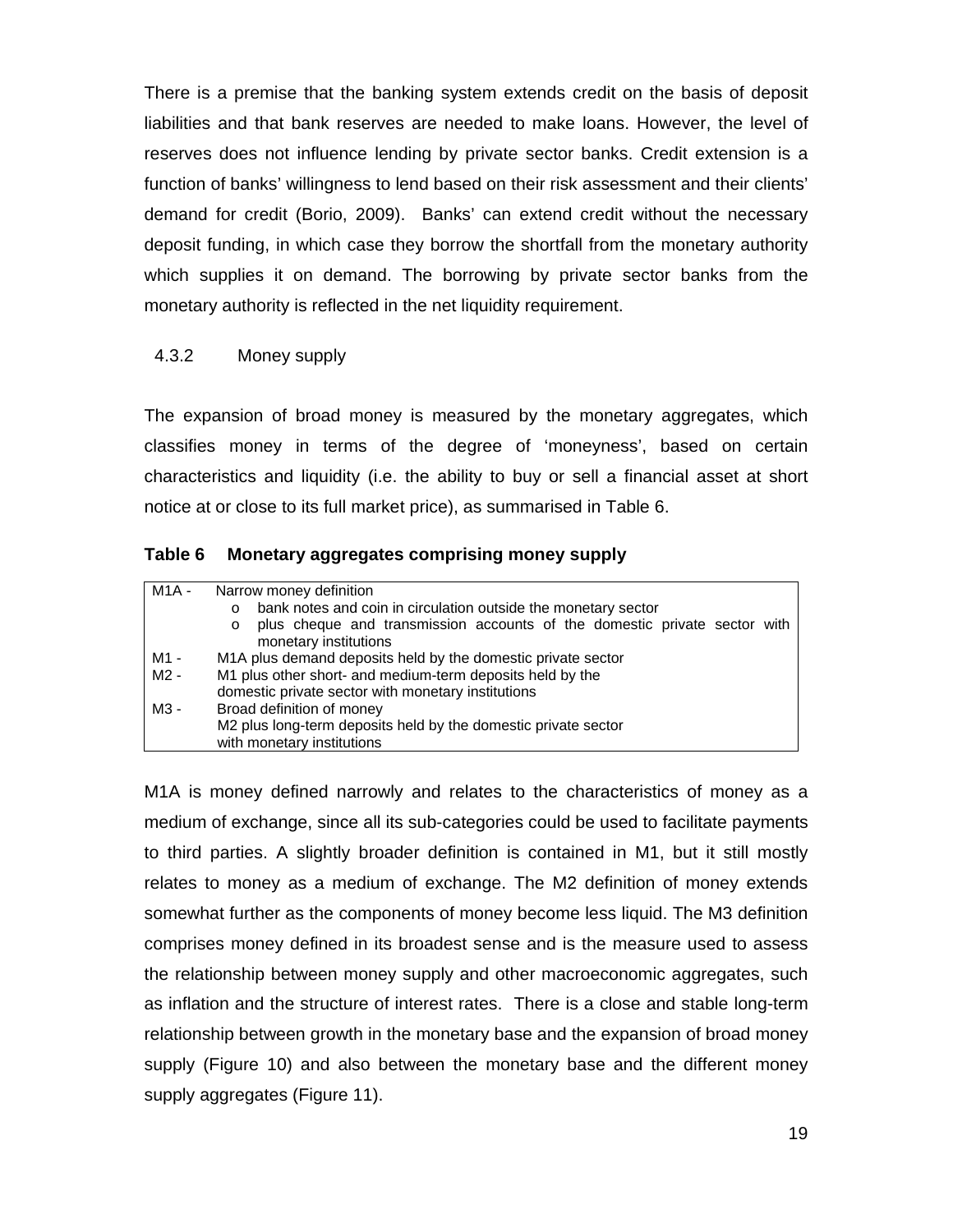

Source: SARB Quarterly Bulletin

The expansion of broad M3 is also directly related to credit extension and developments in the components of DCE (Figure 12), as credit in the banking system creates its own deposits.





Source: SARB Quarterly Bulletin

**Figure 10 M3 and the monetary base Figure 11 The relationship between the monetary base and money supply aggregates**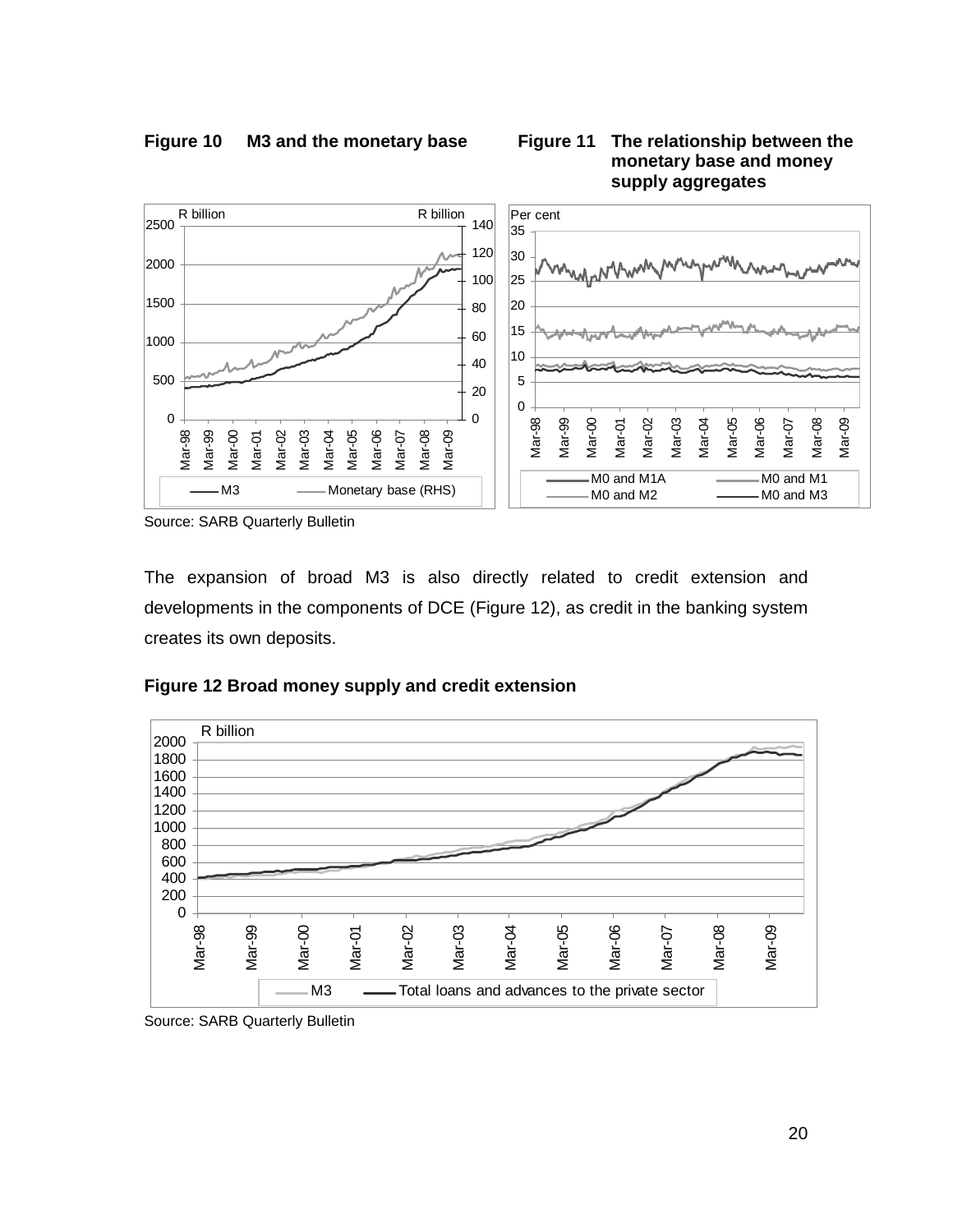#### 4.3.3 Linkages

This section brings together the theoretical thinking and actual interaction between the balance sheets of the central bank and the banking sector. Theoretically, the life cycle of money begins with the monetary base and credit extension by banks is constrained by the cash reserve requirement. The banking system extends credit on the basis of deposit liabilities, a part of which has to be kept as cash reserves. The cash reserve requirement puts a constraint on the extent to which banks can grant credit, through the multiplier effect. The higher the cash reserve ratio, the lower the rate of credit (and money-supply) growth.

In practice, however, the banking system expands the scope of fiat money by extending credit through loans based on risk assessment and demand, which in turn translates into deposits. Credit provided by one bank, becomes a deposit at the same bank or another bank as soon as the borrower enters into a transaction. This credit extension is not constrained by deposit funding or cash reserves as any shortfall is borrowed from the central bank that provides liquidity. This creates a self-reinforcing cycle.

Figure 13 illustrates the difference in causality between the theoretical and practical interaction between the balance sheets of the central bank and the banking sector.



### **Figure 13 Interaction between central bank and banking sector balance sheets**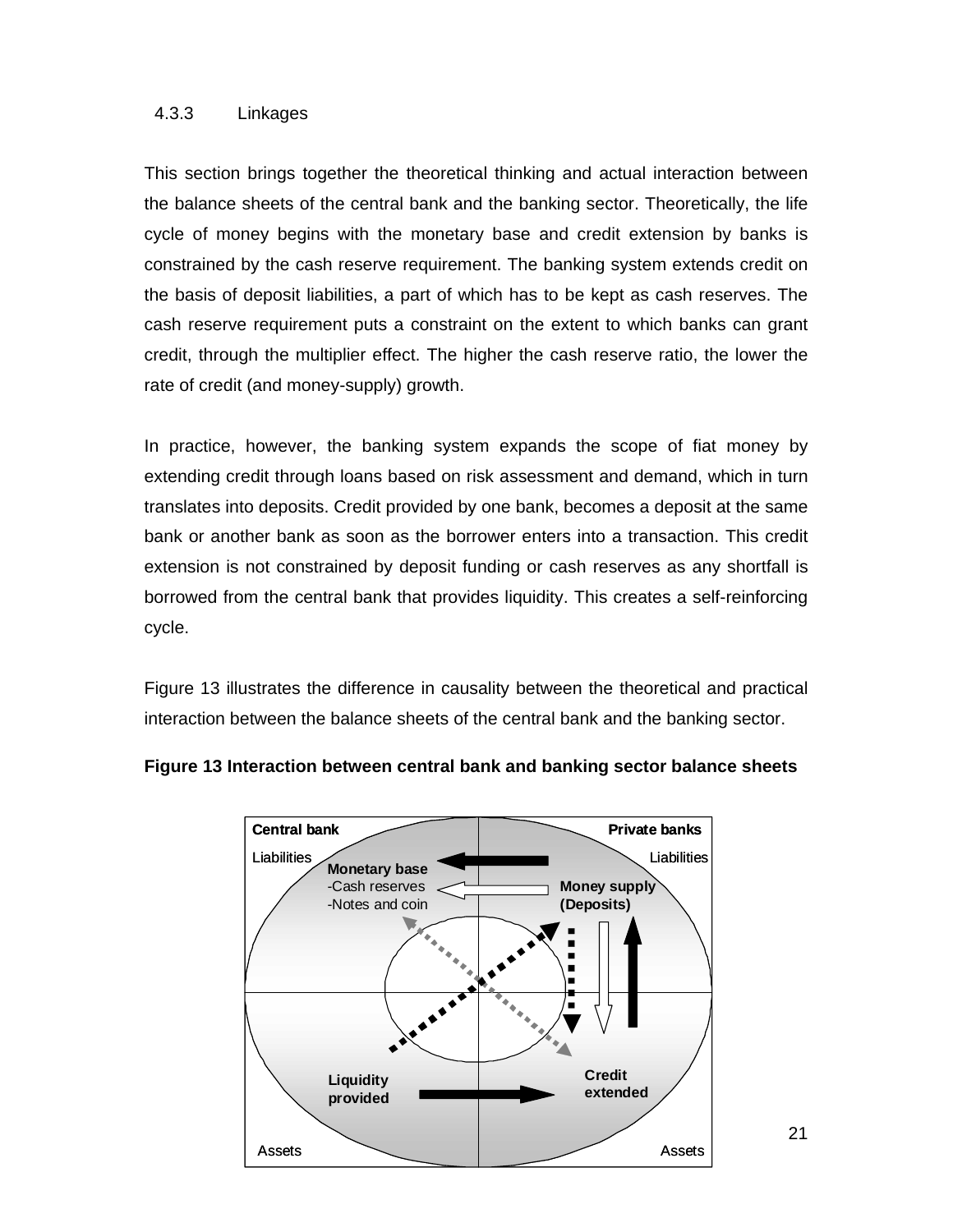The white arrows represent the conventional theory related to the cash reserve requirement and the multiplier effect: Banks source a certain amount of deposits, which enable them to extend credit. However, the amount of credit that can be extended is constrained by the cash reserve requirement. The higher the cash reserve requirement, the less credit banks can extend against a certain amount of deposits.

However, in the context of the SARB's current refinancing framework, the causality works in an opposite direction (the black arrows) and the cash reserve requirement loses its ability to constrain credit extension. Banks extend credit based on the demand, affordability by clients and their own risk appetite (BASA, 2009). These loans evolve into deposits within the banking system, thereby providing new funding and contributing to money supply. A certain amount of cash reserves is held against the deposits, resulting to a funding shortfall for banks, which is funded in full by the SARB at the repo rate. In the absence of any other transactions by the central bank, the amount of liquidity provided would be equal to banks' cash reserves, and grow in relation to the amount of credit and money supply in the economy.

#### 5 **Some considerations relating to the SARB's balance sheet policy**

#### 5.1 **The shrinking money-market shortage**

While the liquidity requirement has remained fairly constant in nominal terms, it has been shrinking since 2002 in real terms and relative to the size of commercial banks' balance sheets. The size of private sector banks' consolidated balance sheet has increased by 422 per cent, from R579 billion in March 1998 to R3 022 billion in June 2009. As a result, the liquidity requirement or money-market shortage as a ratio of private sector banks' consolidated balance sheet declined markedly.

For example, until the end of 2001, the liquidity requirement has fluctuated at a level close to the level of the amount of cash reserves that private sector banks had to maintain at the SARB. At the time, this was seen as an appropriate level for the liquidity requirement. However, from mid-2002 there has been a divergence between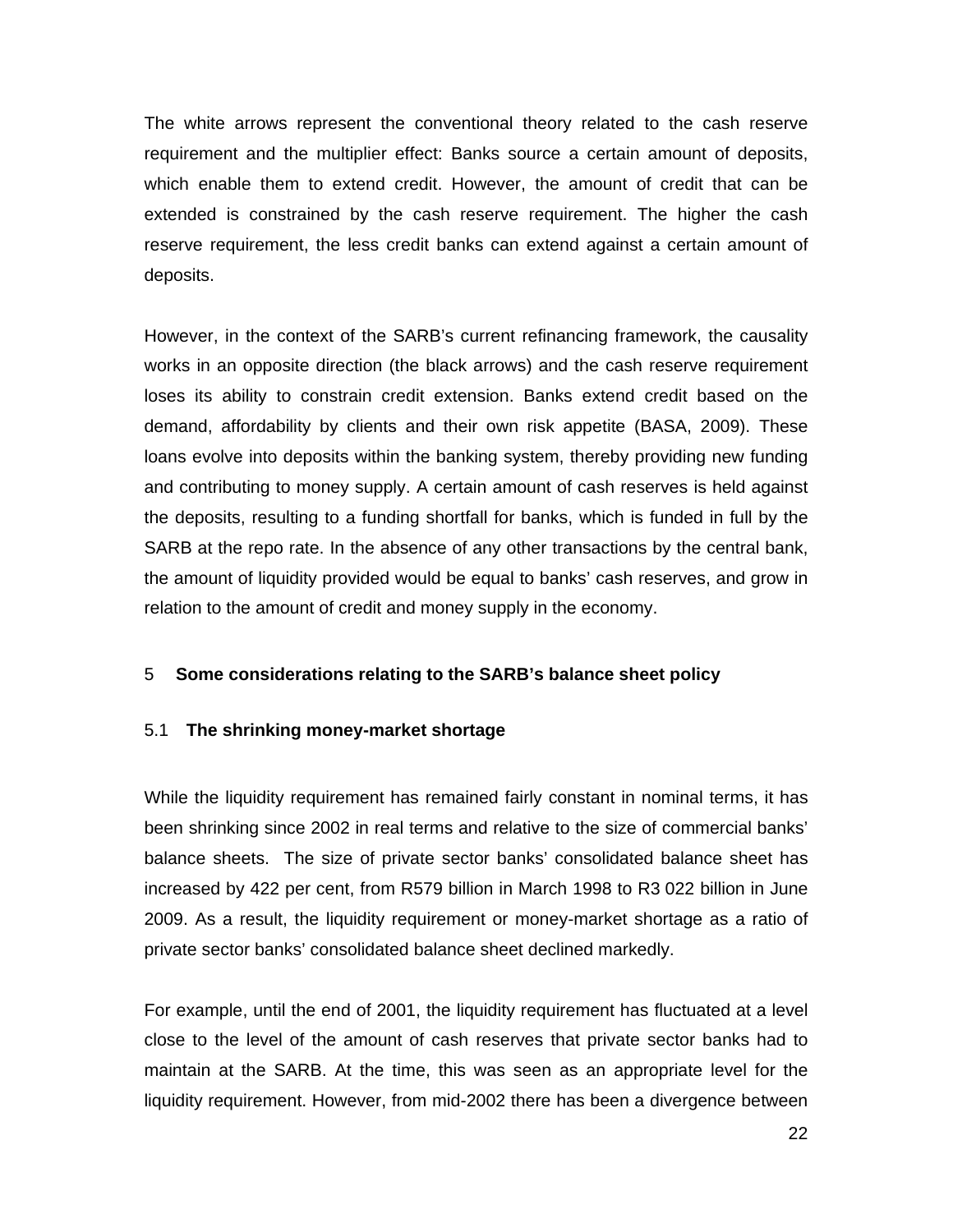the liquidity requirement and the cash reserve requirement, which widened significantly during the past three years, as shown in Figure 14. By June 2009, the liquidity requirement was only 20 per cent of the cash reserves requirement.







Figure 14 also links to the arguments made in Section 4.3.3. The fact that the SARB used the increase in the cash reserve requirement to help fund foreign exchange purchases also had an impact on the balance sheet structure of banks. By maintaining the liquidity requirement at a constant nominal level since 2002, the SARB over time reduced the banks' reliance on central bank funding through the refinancing system. This implies that the rand liquidity that was withdrawn as a result of the cash reserve requirement was returned to market in another form, namely by converting banks' foreign exchange assets to rand and using the increase in cash reserves as a source of funding. If the SARB had not used this source of funding, banks' funding shortfall would have been much larger, and their reliance on SARB funding higher. Essentially, the SARB has funded banks' funding shortfall through a different mechanism than the refinancing system.

Figure 15 illustrates how the average ratios of the money-market shortage to banks' total assets and total funding liabilities have changed over time, declining steadily from 2002. Measured in nominal terms, the money-market shortage fluctuated around 1,5 per cent of banks' total funding liabilities between 2000 and 2002, but

Source: SARB Quarterly Bulletin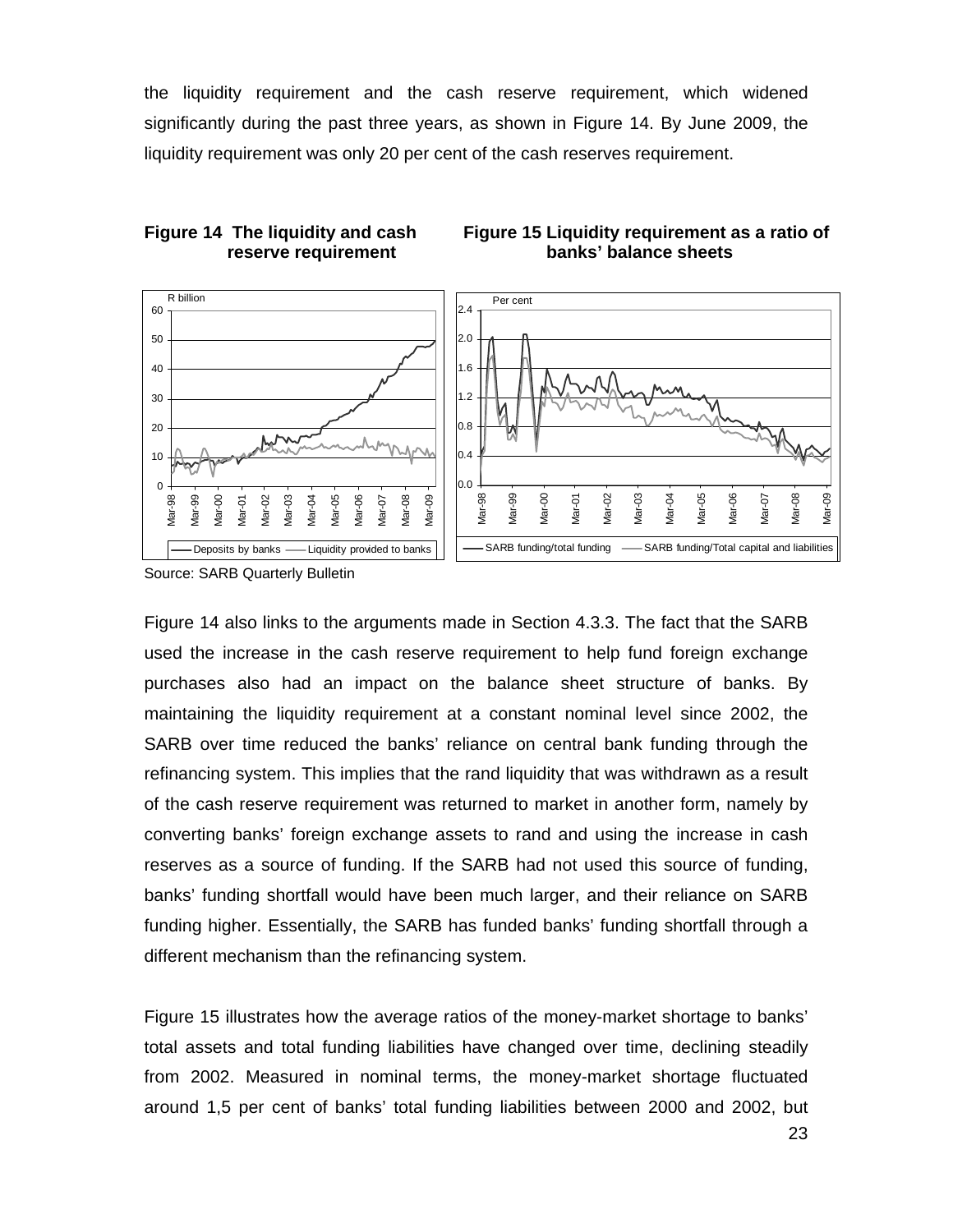subsequently declined to around 0,5 per cent by 2009. Similarly, the ratio of the liquidity requirement to private sector banks' total consolidated balance sheet similarly declined from around 1,2 to around 0,3 per cent over the same period. This ratio is bound to continue declining to even more insignificant ratios for as long as the SARB maintains the money-market shortage within a constant nominal range, while banks' balance sheets continue to grow.

The small size of the money-market shortage relative to banks' balance sheet implies that the SARB has little direct effect on banks' cost of funding, although there is still an indirect impact through the influence that the repo rate has on the money-market yield curve. Increasing the liquidity requirement would not constrain banks' credit growth, because they would only fund a larger shortfall from the SARB. However, it would strengthen the effectiveness of the SARB's interest rate policy, as banks' marginal funding requirements on which they pay repo would be larger. Banks would also have to maintain higher levels of low-yielding eligible collateral to access SARB funding.

#### 5.2 **The net cost of monetary policy operations**

The SARB maintains a liquidity shortage in the money market in order to make its repo rate effective. To achieve this, it employs various liquidity-draining instruments on the liability side of its balance sheet. Some of these do not carry a direct, randdenominated interest cost, for example banks' cash reserves, notes and coin in circulation and the government's special deposit to fund reserves accumulation. However, the SARB pays interest on debentures and longer-term reverse repo transactions. Although the SARB maintains a positive interest margin between the interest rate it pays on these instruments and the interest rate it receives from banks in the main refinancing operations (i.e., the repo rate), the amounts involved on the two sides of the balance sheet differ, resulting in either a net income or cost to the SARB.

Figure 16 illustrates how the size of the SARB's non-autonomous liquidity-draining monetary operations (i.e. debentures and longer-term reverse repos) changed relative to the amount of liquidity provided. Since 2007, these operations have increased significantly, while the liquidity requirement stagnated. If one makes the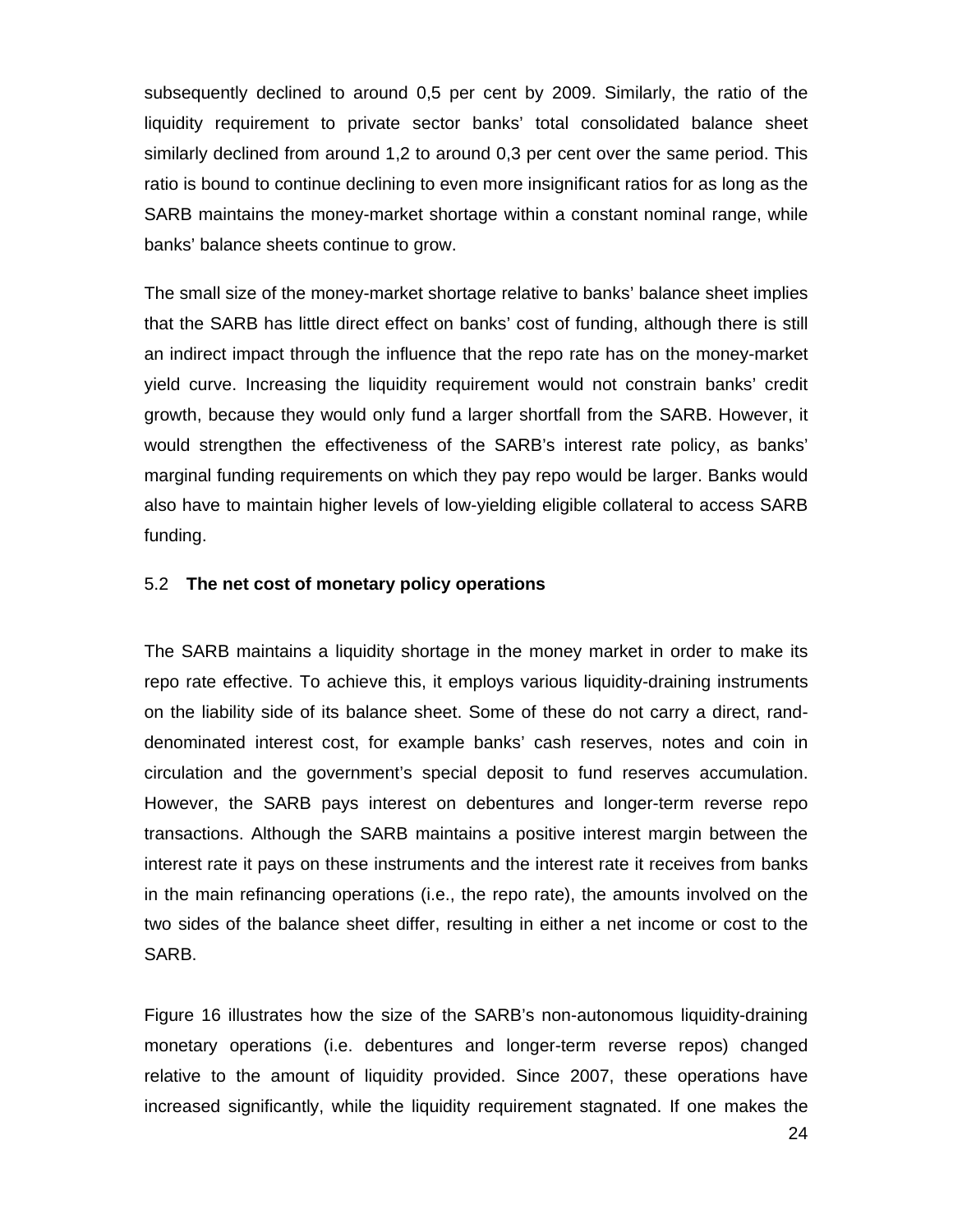realistic assumption that the SARB pays on average 30 basis points below repo on its debentures and longer-term reverse repos, the divergence in the magnitudes of the liquidity draining operations and the amount of liquidity provided results in a net cost of monetary policy operations to the SARB since June 2007 (Figure 17).

> **Figure 17 SARB's net monthly interest income (+) or cost (-)**



### **Figure 16 Monetary operations and liquidity provided**

Source: SARB Quarterly Bulletin

According to this simplified but realistic calculation, the net cost to the SARB totalled just more than R5 billion on a cumulative basis by June 2009. This amount also represents additional liquidity provided to the money market that has to be drained again, fuelling the growing imbalance between liquidity-draining monetary operations and the size of the money-market shortage.

## 5.3 **The cost of reserves accumulation**

Although a central bank is not profit-driven, its financial position is important for operational independence and for effective policy formulation and implementation. The importance of central bank financial strength was the topic of a paper by Klüh and Stella (2008), in which the main finding was that there is a negative relationship between central bank financial strength and policy performance, including inflation outcomes.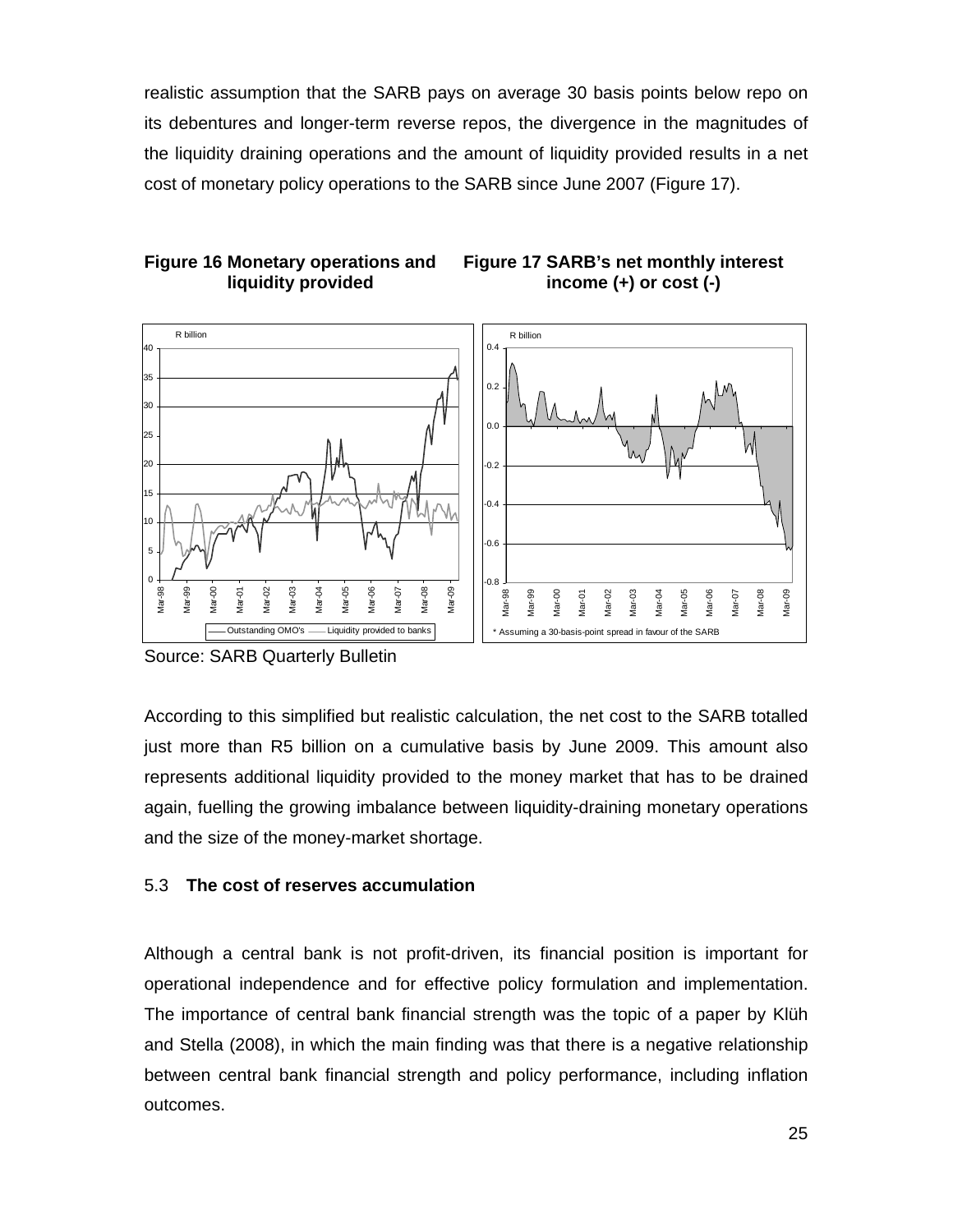From this viewpoint, the balance sheet structure has a number of important implications for the SARB's income statement. Figure 18 shows that the significant increase in net foreign assets since 2004 was mirrored by decrease in net domestic assets, confirming that the acquisition of foreign assets was funded by an increase in domestic liabilities.



#### **Figure 18 Net foreign and domestic assets**

Source: SARB Quarterly Bulletin

Given the interest rate differentials between South Africa and the major advanced economies, in which foreign assets are predominantly invested, there is a significant negative margin between the portion of the SARB's domestic liabilities on which it pays market-related interest rates, and the return that it earns on the foreign assets on its balance sheet. In addition, the SARB is exposed to significant valuation effects stemming from both currency and interest-rate risk on its foreign assets. In a macroeconomic equilibrium model, the exchange rate changes should compensate for the interest rate differential over the long term. However, this does not protect a single institution, including a central bank, against short-term valuation losses and negative carrying costs.

Another consideration related to the relatively small amount of domestic assets (negative net domestic assets) of the SARB, is that it limits flexibility with regard to its open-market operations, for example expanding its market operations to include active trading in domestic assets.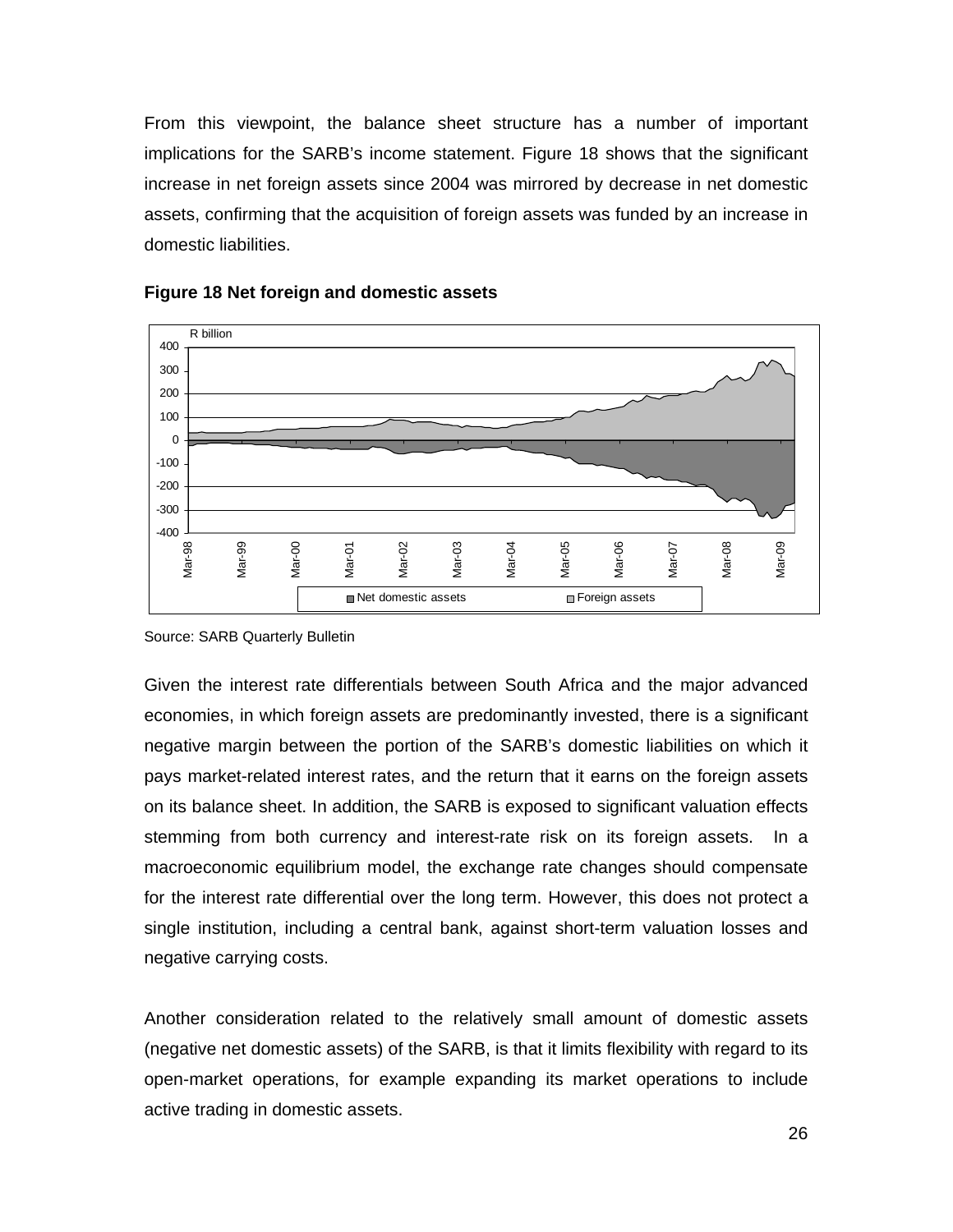#### 5.4 **Balance sheet implications of alternative funding structures**

In South Africa, the period of rapid growth in the central bank's balance sheet - 2004 to 2008 - was also a period of rapid growth in banks' balance sheet, raising the question to which extent the SARB's could have contributed to, or at least facilitated, the growth in banks' balance sheets.

The period between 2004 and 2008 was characterised by generally flush liquidity conditions and low interest rates globally, and the South African economy benefited from significant inflows of foreign currency. These inflows helped the SARB to accumulate reserves: From the time that the oversold forward book was closed out (February 2004) until June 2009, the SARB's foreign exchange reserves increased by about R200 billion, which could be regarded as a rough estimation of the amount of domestic currency that was injected into the money market.<sup>13</sup>

The SARB sterilises the money-market effect of its foreign exchange purchases by increasing its domestic-currency-denominated liabilities. However, rand-denominated liabilities on the balance sheet of the SARB are the counter-entries to randdenominated assets on the balance sheet of the banking sector, thus still representing growth in its own and banks' balance sheets. The way in which the SARB funds its foreign-exchange purchases (or sterilises them, to use the more familiar terminology), does not destroy the initial liquidity that was created, but has implications for the structure and growth of banks' balance sheets.

Figure 19 illustrates the effects of three alternative funding structures or sterilisation methods for an assumed R200 billion worth of foreign exchange purchases between February 2004 and June 2009. In terms of the current structure, increases in notes and coin and banks' cash reserves provided funding of about R60 billion. In the absence of foreign exchange purchases, these autonomous liabilities would have increased the money-market shortage by a similar amount. In a sense, therefore,

l

 $13$  This is a simplified estimation that does not take account of capitalised yields and valuation effects, and is intended to support the arguments, and does to represent the precise amount, which is not public knowledge. However, given the exchange rate developments over this period, it is not an unreasonable estimation.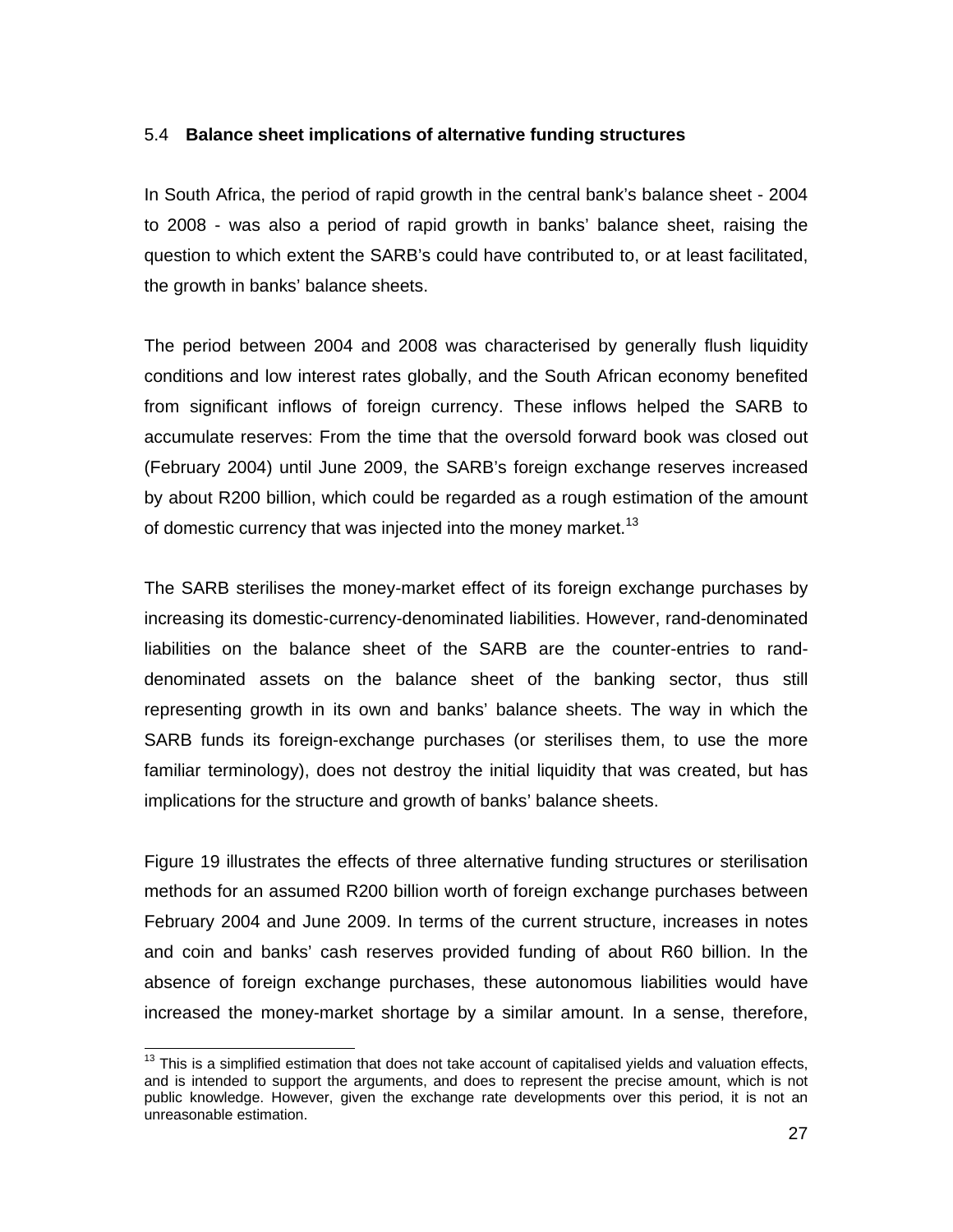using these amounts to fund foreign exchange purchases has contributed to easier money-market liquidity conditions. Both these sources of funding also represent assets on the balance sheets of commercial banks.



### **Figure 19 Impact of alternative funding structures**

The SARB funded about R29 billion of its foreign exchange purchases with additional open-market operations (debentures and reverse-repos), which also represent commercial bank assets. About R70 billion was funded by withdrawing government deposits from the banks' Tax and Loan accounts and depositing it at the SARB. This funding instrument that caused a contraction in commercial banks' balance sheet.

If the SARB had not conducted additional open-market operations to sterilise foreign exchange purchases (Alternative 1), the result would have been an increase in bank reserves in excess of the prevailing statutory requirement. Draining liquidity through debentures and reverse repos directs the increase in banks' assets to investments (buying SARB paper), rather than cash reserves. If no government funding was provided (Alternative 2), banks' cash reserves would have been even larger.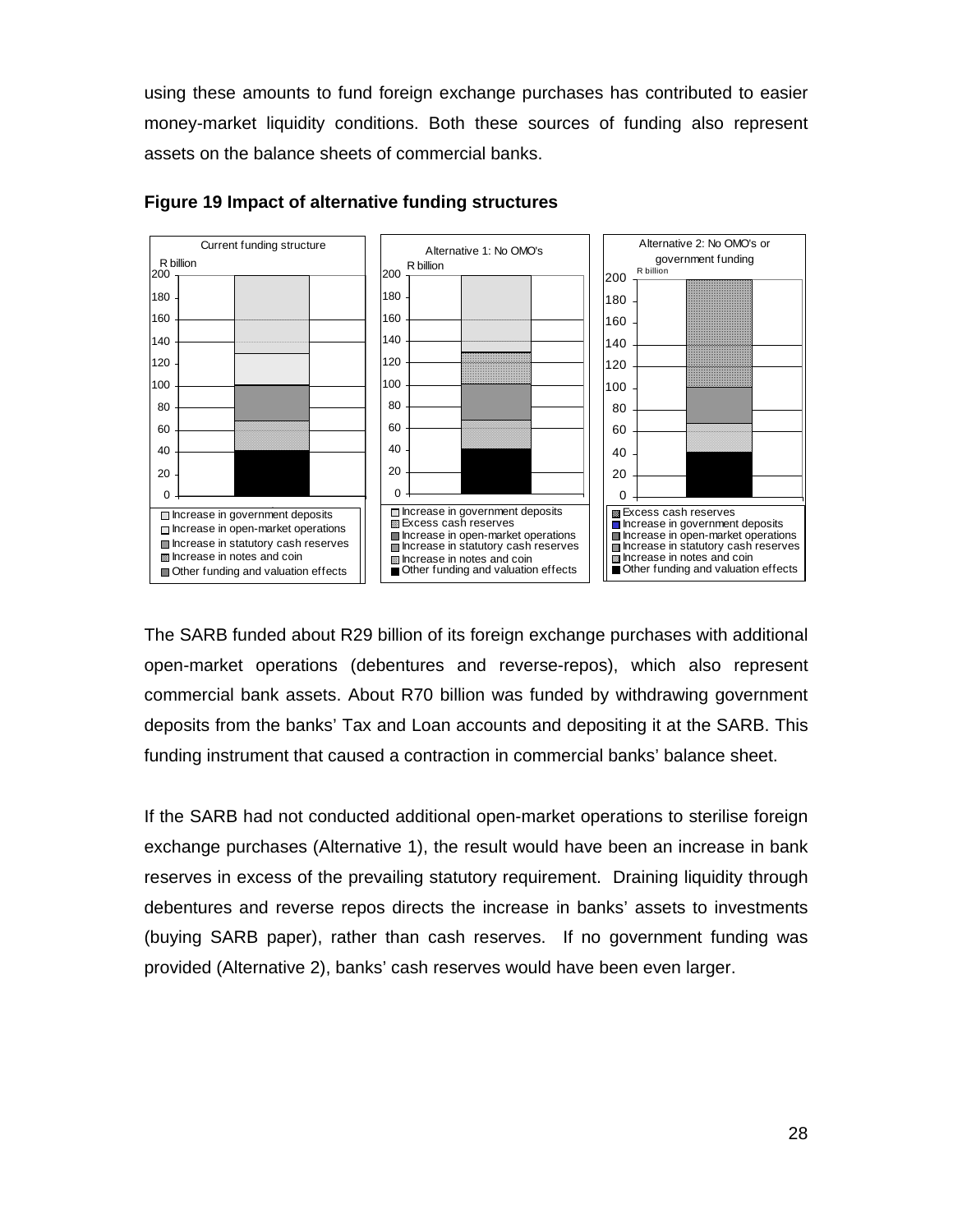#### 5.5 **Central bank balance sheet policy from a financial stability perspective**

While central banks have long concentrated on interest rates as their key (and sometimes exclusive) policy instruments, the extraordinary interventions that had to be undertaken during the crisis has once again put the focus on quantitative policies, or what Borio (2009) refers to as balance sheet policies. The breakdown in interbank and credit markets during the crisis rendered interest rates an ineffective policy instruments in various advanced and emerging-market economies, and low interest rates failed to ignite a recovery in credit markets. Various central banks had to revert to policies of injecting central bank liquidity into money markets, or conducting a facilitating or brokering role in financial markets (Brink & Kock, 2009).

Whether intentional or a by-product of other policies, a central bank's balance sheet policy affects economic activity by altering the structure of private sector balance sheets (Borio, 2009). The first and foremost type of private sector balance sheets that are affected are those of the banking sector, which in turn affects general market conditions, lending activity and the real sector. A central bank therefore cannot ignore the impact that its balance sheet policy has on private sector balance sheets.

Aglietta and Scialom (2009) argue that credit markets tend to drift to extremes in close correlation with asset price spikes and slumps. Credit markets are not selfcorrecting to the extent that product markets are, and tend to move into extremes before they correct, with such corrections often associated with huge costs on society. The reasons for this different behaviour in credit markets, as explained by Aglietta and Scialom, are summarised as follows:

- i. Credit is mostly used to finance asset purchases in expectation of asset price increases in the future. This is also the basis on which credit is extended, making the supply and demand of credit endogenous and interrelated. As the amount of credit increases, asset prices increase and the supply/demand interrelationship sets in motion an upward spiral of credit and asset prices.
- ii. Unlike the market for products, which constitutes an exchange of value, credit markets constitute an exchange of promises. As such, credit does not have a decreasing marginal utility like products: As long as there is an expectation that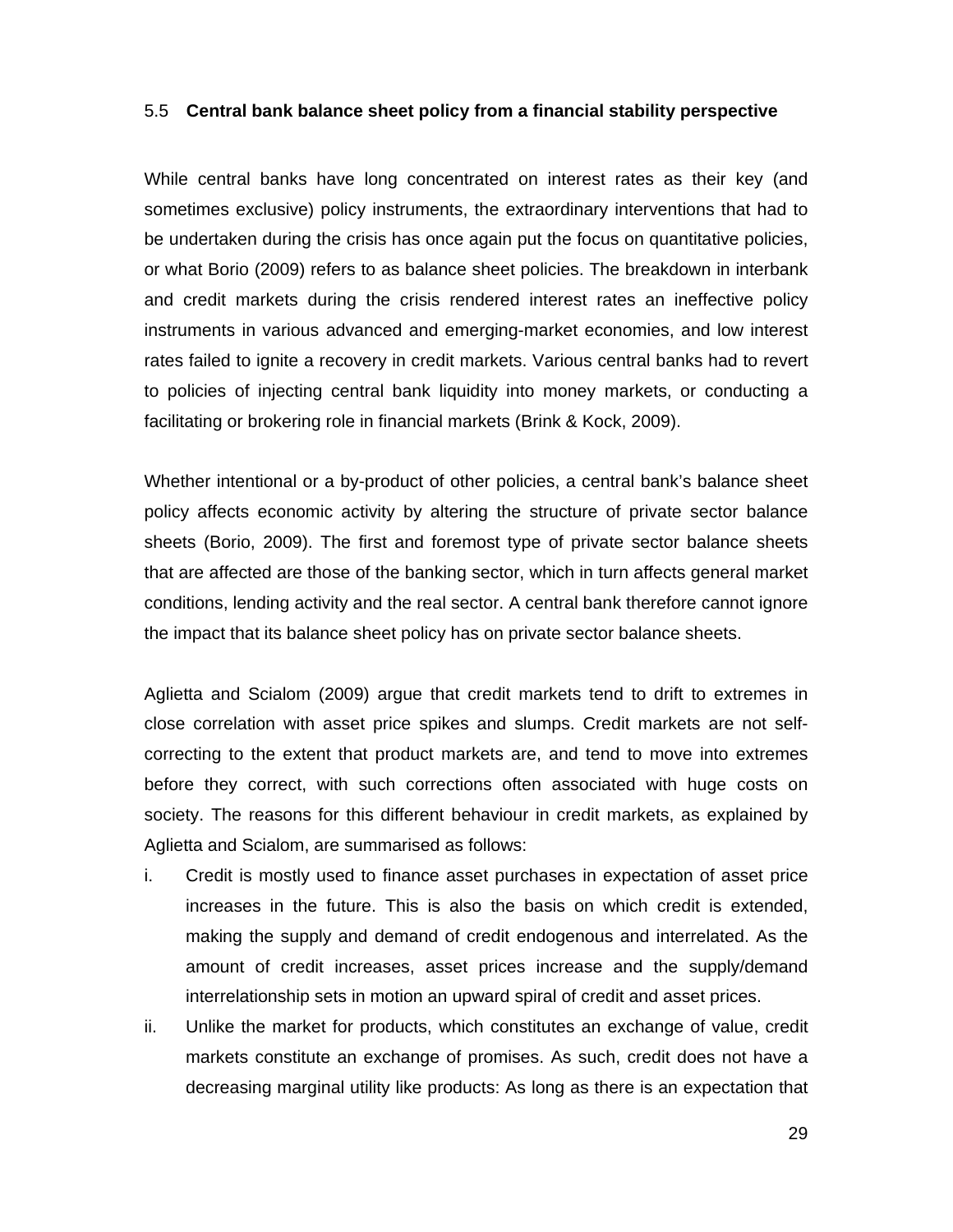asset prices will continue to rise, the demand and supply of credit continues to rise.

iii. As asset prices increase, risk measurements become more benign, borrowers become more creditworthy, default probabilities decline and risk premia are compressed, which reduces the cost of funding, often in contrast to the direction of policy rates. The rise in asset prices disguises deteriorating credit conditions until it becomes extreme at the apex of a speculative bubble. This creates a risk-taking channel in the transmission of monetary policy that could potentially work in an opposite direction as the central bank's monetary policy stance.

The authors make a strong case for central banks to control excessive growth in credit relative to the real economy. Their views are supported by Adrian and Shin (2008) who argue in a comprehensive study that there is a strong positive relationship between asset prices and changes in banks' balance sheet because banks adjust (grow) their balance sheets as asset prices (net worth) increases. Therefore, they conclude that leverage is strongly pro-cyclical. This makes for an argument that central bank balance sheet policy should be counter-cyclical, i.e. put some damper on banks' balance sheet growth, during exuberant times, which interest rates on their own cannot achieve.

Borio (2009) emphasises that a specific central bank balance sheet policy (which feeds through to general liquidity conditions in the banking system) can be associated with various levels of interest rates, and be decoupled from the interest rate policy of the central bank. However, it should be kept in mind that the central bank's balance sheet policy - whether intentional or not - would either reinforce or dilute the effects of its interest rate policy. This is an evolving area of research to which central banks would have to give renewed strategic attention.

#### 6 **Conclusions**

The central bank's monetary policy framework consists of two components, namely its interest rate policy and its balance sheet policy, which affects the price and quantity of central bank liquidity, respectively. These policies should be applied complementary to and in support of each other. Ideally, the size and composition of a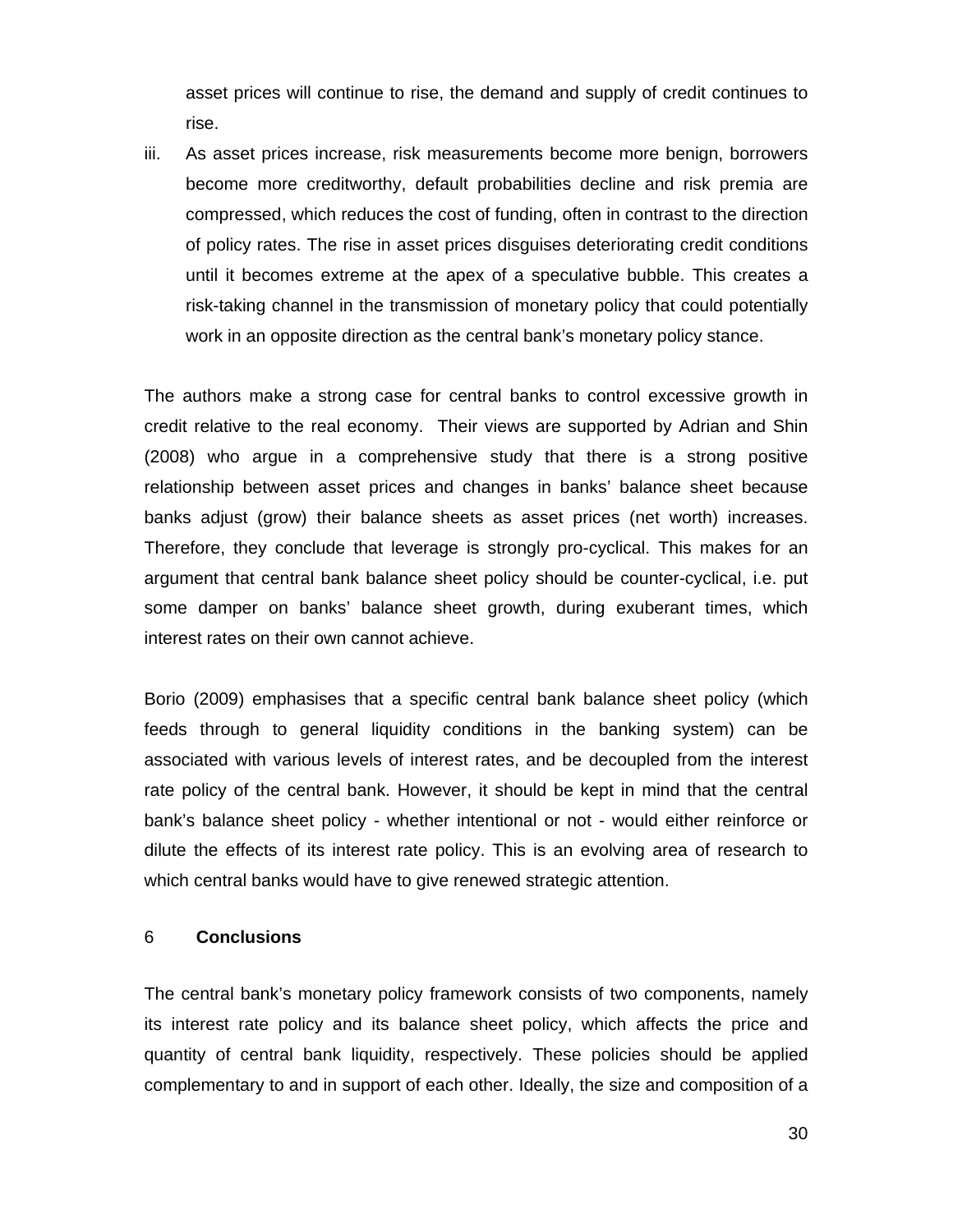central bank's balance sheet should reflect its mission and objectives, in support of its interest rate policy.

The size and the structure of the SARB's balance sheet have changed significantly since 2002. Net foreign assets increased about threefold since the beginning of 2004, while net domestic assets turned negative (i.e., domestic liabilities exceed domestic assets). The increase in net foreign assets was funded by a combination of an increase in the monetary base (notes and coin in circulation and banks' cash reserves with the SARB), government deposits and increased issuance of SARB debentures. This funding structure resulted in a relatively greater reliance on nonmonetary, autonomous liabilities.

The balance sheet of the SARB is linked to that of the banking sector. The SARB's asset/liability management also has an impact on the size and structure of the banking sector's balance sheet, mainly through the effects of the SARB's reserves accumulation and refinancing operations (SARB assets), as well as the cash reserve requirement and open-market operations (SARB liabilities).

The SARB facilitates growth in the balance sheets of banks through its own transactions, if these contribute to easier money-market conditions, as well as by providing any funding shortfall of banks through its refinancing system. Conventional theory places emphasis on the monetary base and the ability of the cash reserve requirement to constrain credit extension. However, in practice the direction of causality starts with credit extension, which largely creates its own funding in the form of deposits. The cash reserve requirement resulting from these deposits contributes to the money-market shortage, which is fully funded by the SARB. Its influence over other factors affecting money-market liquidity enables the SARB to determine the level of the shortage.

The changes in the SARB's balance sheet since 1998 and its linkages to the banking sector have a number of implications:

i. Because the SARB funded a significant part of its foreign exchange purchases through the increase in the monetary base (cash reserves and notes and coin in circulation), the liquidity requirement did not grow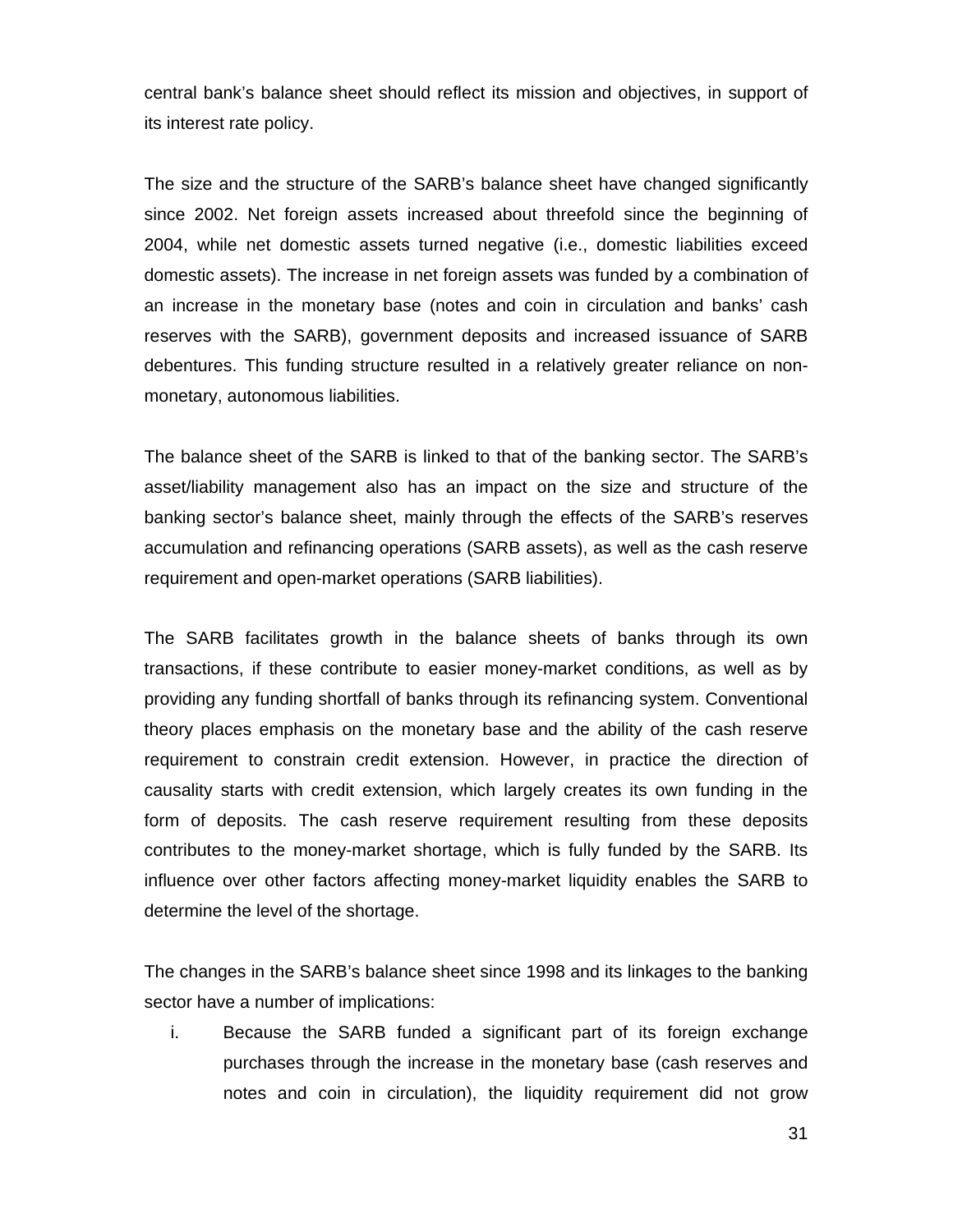proportionally to the growth in banks' balance sheets. The SARB maintained the liquidity requirement within a constant nominal range since 1998. However, the requirement declined in real terms and relative to banks' total funding liabilities. This probably diluted the transmission of the SARB's interest rate policy.

- ii. Since mid-2007, the SARB relied increasingly on debentures as a source of funding for foreign exchange purposes, with no impact on the size of the liquidity requirement. As a result, the amount of the SARB's total liquidity draining operations (debentures and longer-term reverse repos) increased to about three times the size of the liquidity requirement. Despite a favourable interest margin for the SARB between the average cost of these operations and the repo rate earned on its refinancing operations, the increasing difference in amounts resulted in a net interest cost to the SARB, in turn creating additional liquidity.
- iii. The SARB relies on domestic liabilities to fund its acquisition of foreign assets. This results in a negative cost of carry on its foreign exchange reserves, with negative income statement implications.
- iv. The fact that the SARB holds only a relative small amount of domestic assets limits its flexibility with regard to open-market operations, and with regard to balance sheet policy in a broader sense.
- v. The SARB generally refers to its active funding interventions as 'sterilisation'. In the absence of such active interventions, foreign exchange purchases would have been funded by an increase in bank reserves above the statutory requirement, further reducing the liquidity requirement or even resulting in a surplus of liquidity in the money market. However, 'sterilisation' does not reverse the initial growth in the balance sheets of either the SARB, or the banking sector. It also does not destroy the initial liquidity that was created, but affects the asset structure of banks.
- vi. From a financial stability perspective, excess credit growth is a prerequisite for the development of asset bubbles, and credit markets are only selfcorrecting in the extreme. The central bank could use its balance sheet policy in support of its interest rate policy as an instrument to curb excessive credit extension in a countercyclical manner.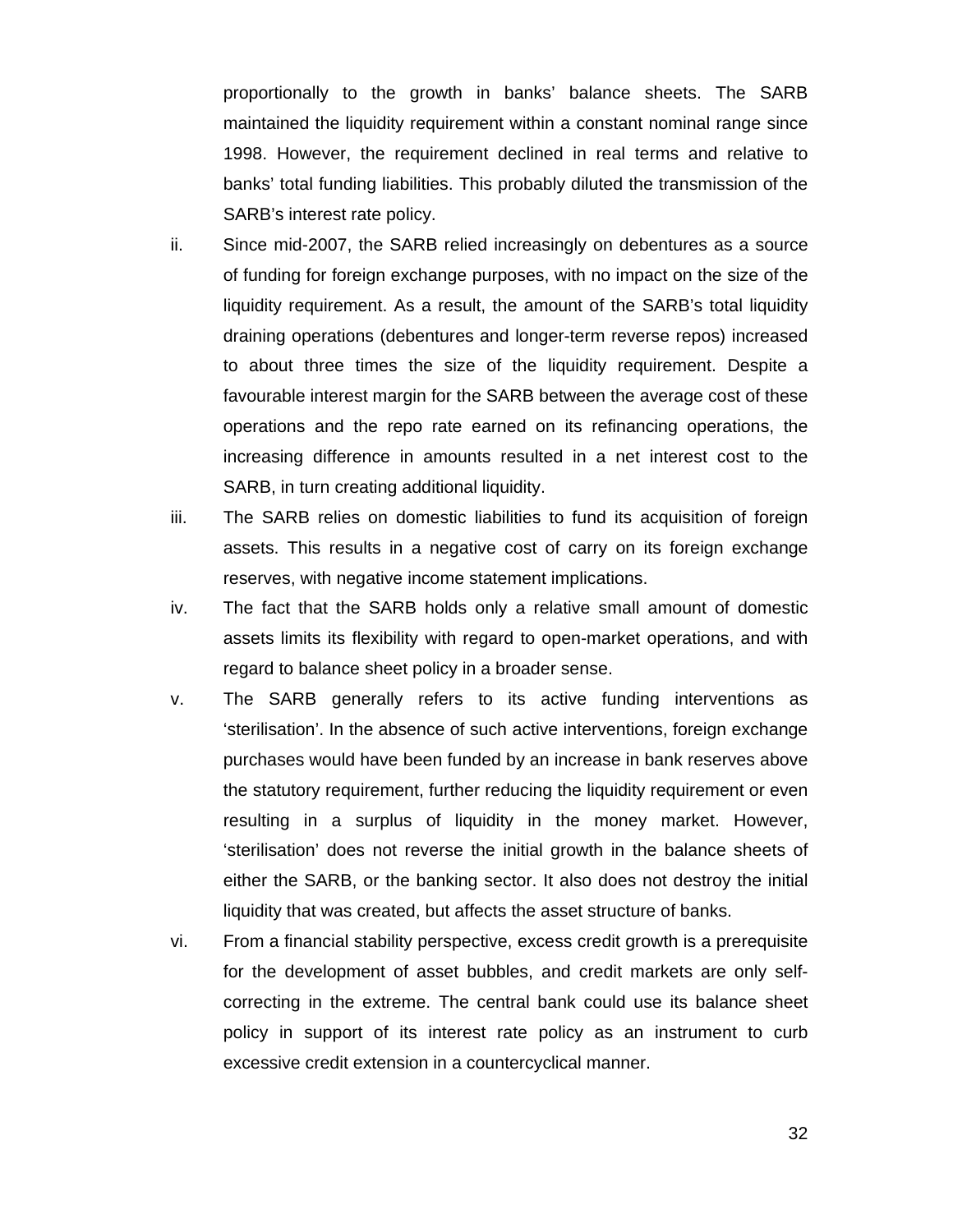The overall conclusion can be made that a central bank should strategically determine its balance sheet policy, similar to its interest rate policy.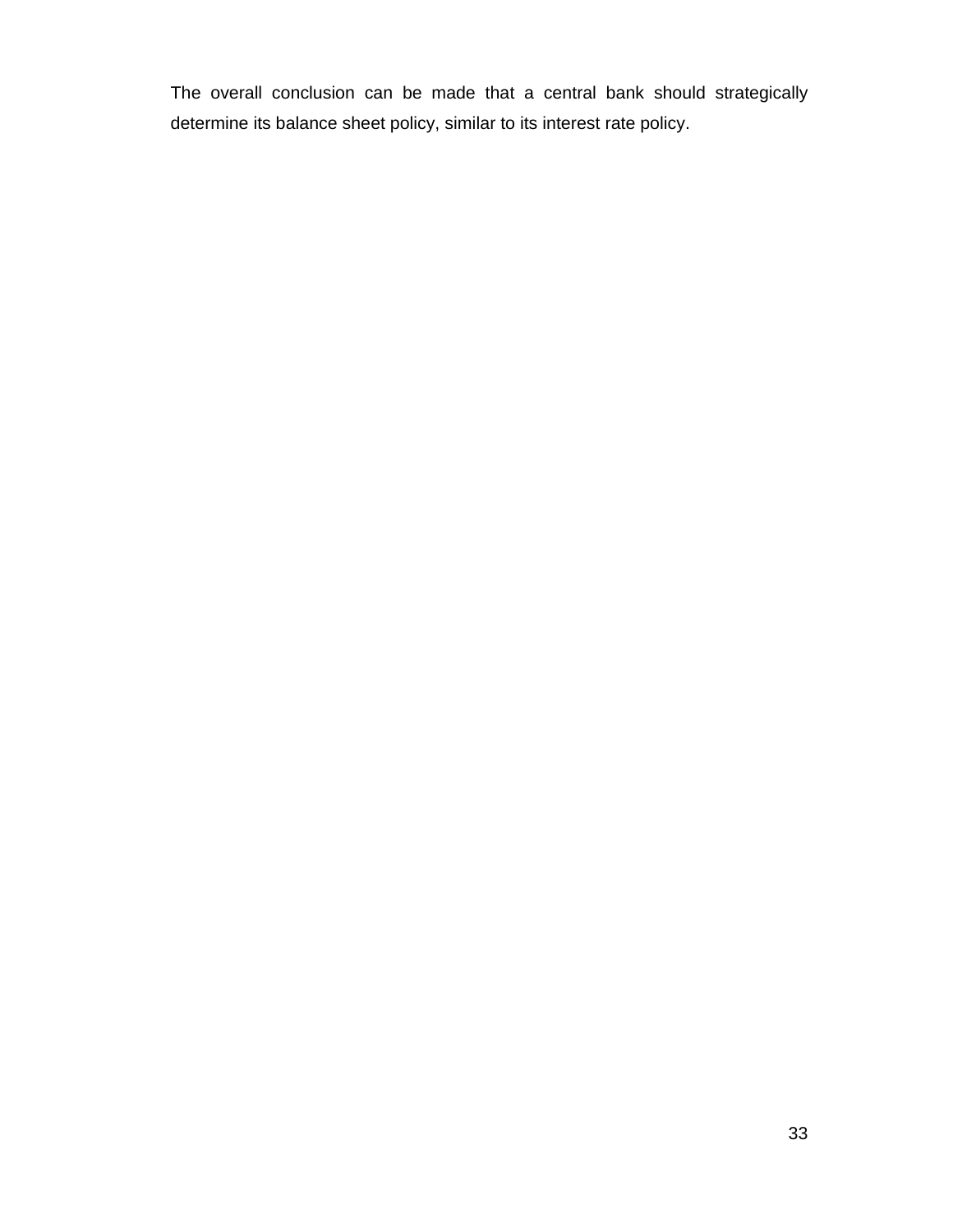#### 7 **References**

Adrian, T & Shin, H.S. 2008. Liquidity and leverage. Federal Reserve Bank of New York and Princeton University.

Aglietta, M & Scialom, L. 2009. A systemic approach to financial regulation. A European perspective. University of Paris West.

BASA. See The Banking Association of South Africa.

BIS Markets Committee. 2007. Monetary policy frameworks and central bank market operations. December 2007.

Borio, C. 2001. Comparing monetary policy operating procedures across the United States, Japan and the Euro area. BIS Paper no 9.

Borio, C & Disyatat, P. 2009. Unconventional monetary policies: An appraisal. BIS Paper no 292.

Brink, N & Kock, M. 2008. The impact of the management of the monetary authority's balance sheet on liquidity and monetary conditions. SARB Discussion Paper DP/08/11.

Brink, N & Kock M. 2009. Assistance to fianncial institutiosn in distress: Implications for central banks. Paper delivered at the 28th SUERF Colloquium: Quest for Stability, Utrecht, September 2009

De Jager, CJ & Van der Merwe, JJO. The role of the Reserve Bank in the money market shortage. Paper presented at EBM Conference in Pretoria, November.

Faure, AP. 1995. The Reserve Bank and interest rates. Stellenbosch, February 1995

IMF. 2000. Monetary and Financial Statistics Manual.

Klüh, U & Stella, P. 2008. Central bank financial strength and policy performance: An econometric evaluation. IMF Working Paper WP/08/176.

Mohanty, MS & Turner, P. 2006. Foreign exchange reserves accumulation in emerging markets: what are the domestic implications? Bank of International Settlement Quarterly Review, September 2006.

Mohr. Van der Merwe, Botha & Inggs. 1988. The practical guide to South African economic indicators. Lexicon publishers.

Mollentze, SL and Brink, N. 2004. Comparing monetary policy implementation in South Africa and the United States of America. SARB Working Paper WP/04/13.

Reserve Bank of Australia. 2003. The Reserve Bank's Open Market Operations.

Schaechter, A. 2001. Implementation of monetary policy and the central bank's balance sheet. IMF Working Paper no.WP/01/149.

South African Reserve Bank, Quarterly Bulletin, various editions.